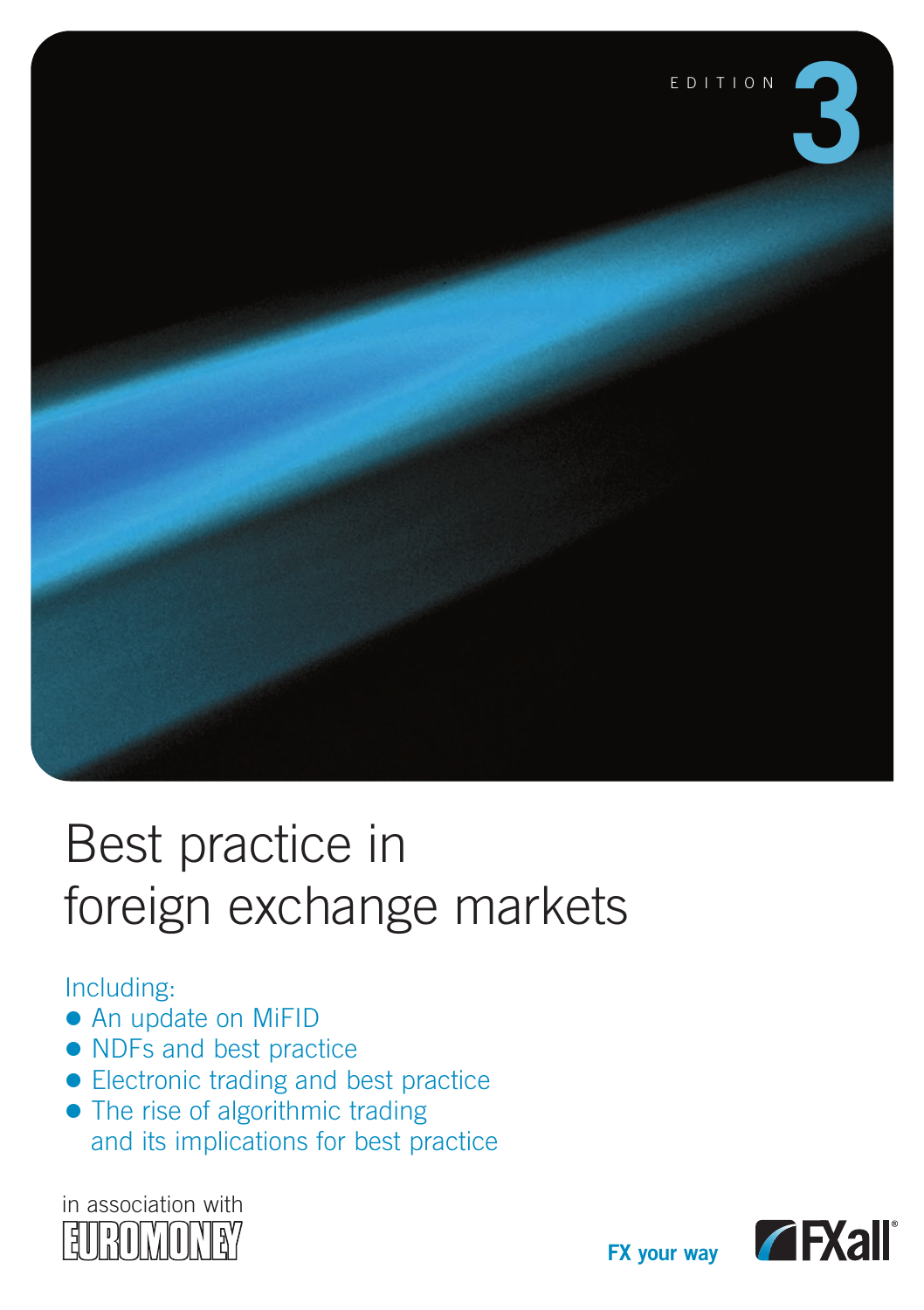### contents

| $\blacksquare$ introduction                                                                          | page<br>2 |
|------------------------------------------------------------------------------------------------------|-----------|
| <b>Euromoney foreword</b><br>best practice in a changing market                                      | 4         |
| $\blacksquare$ chapters                                                                              |           |
| preparing for MiFID                                                                                  | 8         |
| non-deliverable forwards (NDFs): FX<br>or investment product?                                        | 16        |
| the rise and rise of algorithmic trading<br>and its implications for best practice<br>implementation | 20        |
| FXall – a one-stop solution for best<br>practice across your FX operations                           | 26        |
| ■ directory                                                                                          |           |
| <b>Barclays Capital</b><br><b>ECR</b>                                                                | 30<br>30  |
| Eurobase                                                                                             | 31        |
| Société Générale CIB                                                                                 | 31        |
| FXall                                                                                                | 32        |

Although each of Euromoney Institutional Investor plc and FX Alliance, LLC has made every effort to ensure the accuracy of this publication, neither<br>it nor any contributor can accept any legal reponsiblity whatsover for co given. The publication is not a substitute for professional advice on a specific transaction.

'Best practice in foreign exchange markets' © 2007 FX Alliance, LLC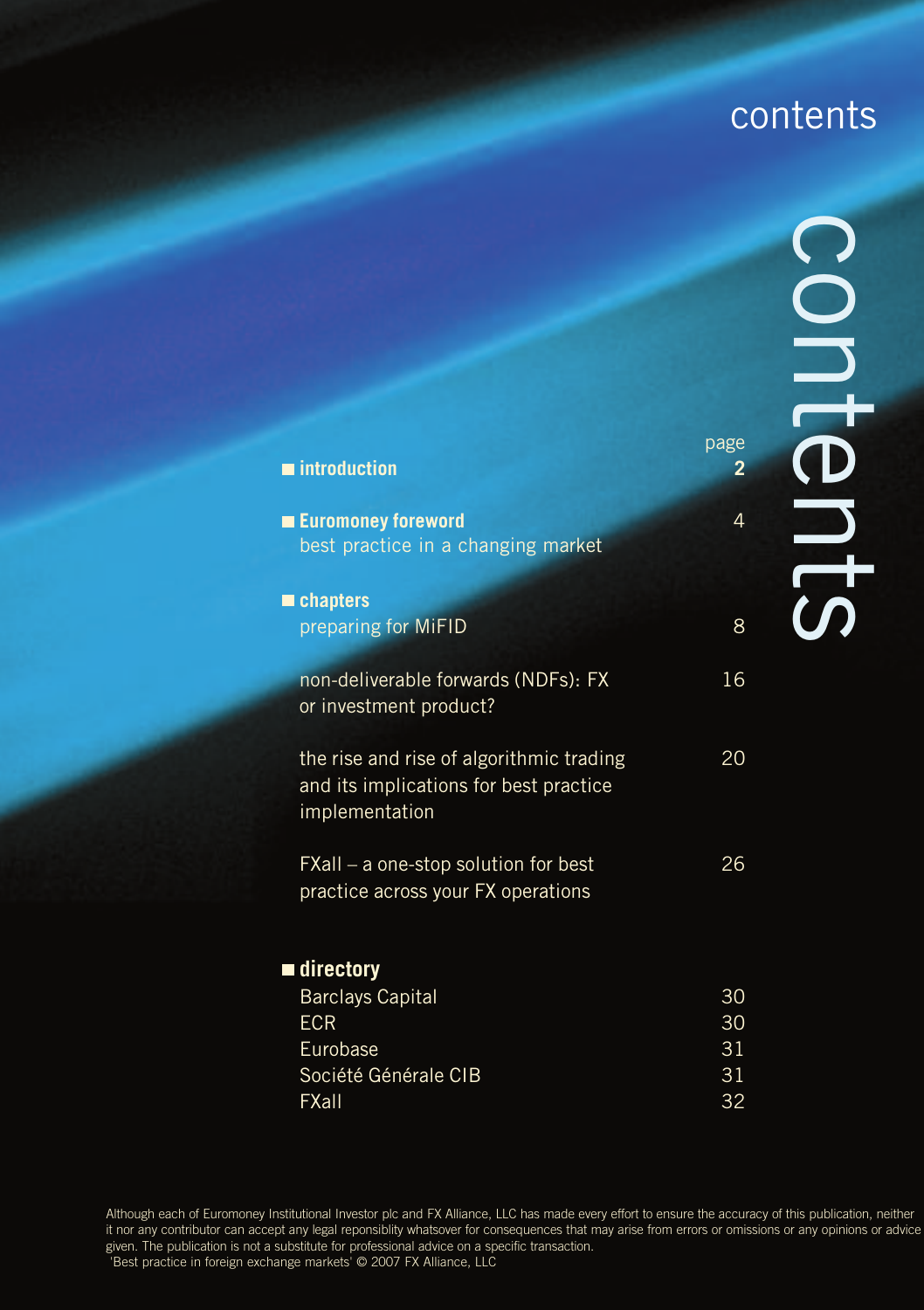### **introduction**

We are once again delighted to be working in partnership with *Euromone*y on the development of the third edition of the Best Practice Guide for the foreign exchange market.

This year, the elements of best practice issues covered in this guide range across algorithmic trading, MiFID and non-deliverable forwards.

The ongoing discussions and debate on the role and importance of algorithmic trading have increased in the last 12 months and are likely to continue apace in 2007. While there are many views, what is important in best practice terms is that all participants have appropriate risk management tools in place, actively manage latency issues, and ensure that client confidentiality is maintained at all times. Increases in volume from alternative execution mechanisms contribute to the market's dynamic nature and the levels of innovation in terms of technology, functionality and client service.

We continue to see MiFID as one of the key challenges and indeed opportunities that is front of mind for the industry. For many participants there remains uncertainty over precise details of the directive's implementation while others see an opportunity for a more level playing field. Best execution has been on our industry's agenda for some time and in many ways MiFID is helping to apply consistency and clarity for our clients.

The substantial growth in the NDF market has contributed greatly to improvements in liquidity in emerging market currencies as well providing a useful and more accessible tool for those corporates looking to more actively manage their exposure in these markets. However, we need to continually evaluate the protocols, processes and controls around this rapidly changing part of our industry.

At FXall, we continue to retain our focus on delivering appropriate and leading-edge products, tools and information to our clients, all within the best-practice principles. The qualities that our clients place great value on  $-$  deep liquidity, efficient pricing, reliable and robust technology – as well as the core processing, analysis and reporting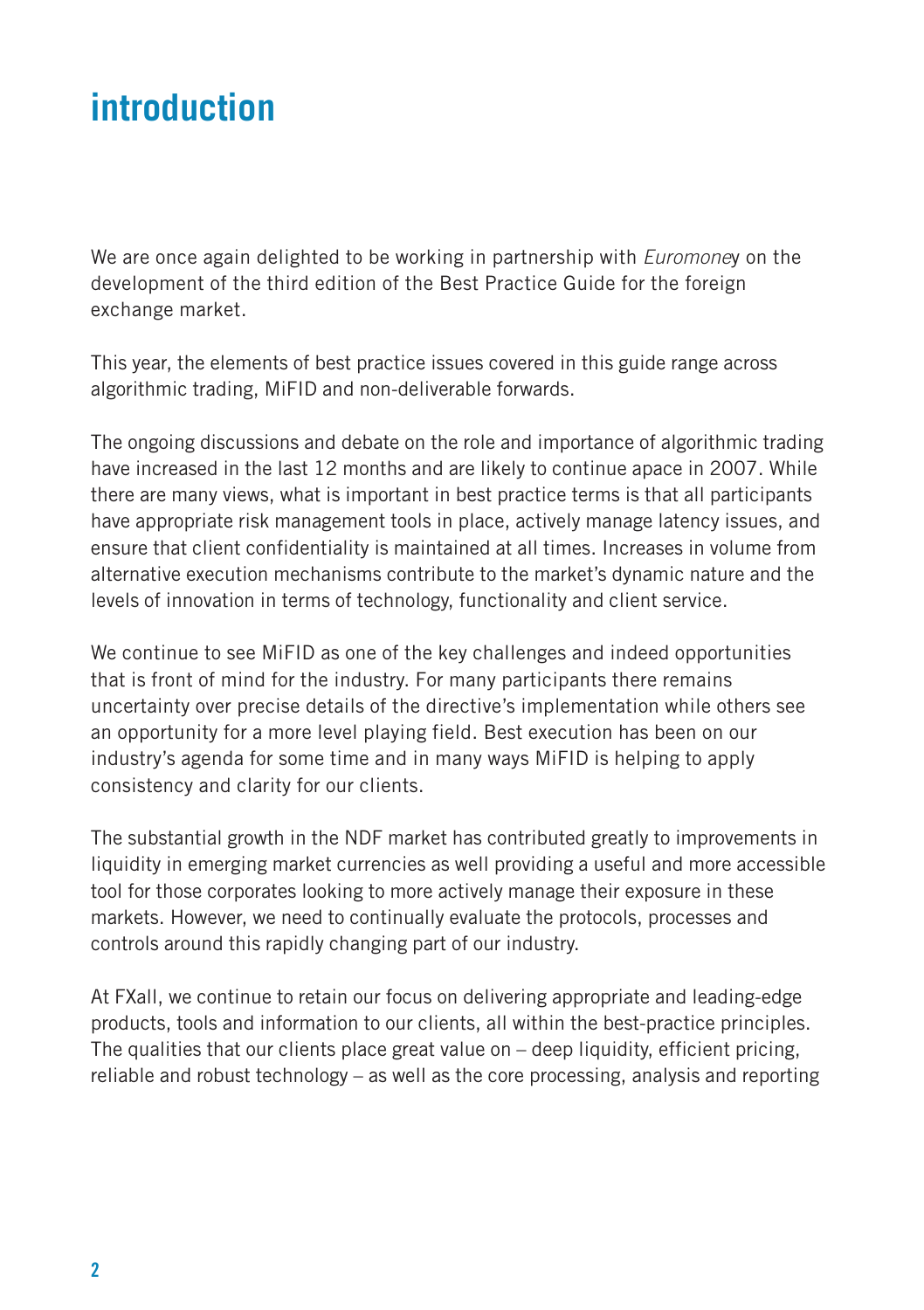tools are the guiding values for our strategy. This includes being a key driver in the introduction of Accelor.

Although the FX markets often sit outside the limelight, particularly when compared with the equity markets, our markets continue to change, often radically, with many new entrants and participants on an almost daily basis.

At FXall, we are excited to be at the centre of that change, contributing to the debate and delivering best practice for our clients.

Regards,

Chiz Was

Philip Weisberg Chief Executive Officer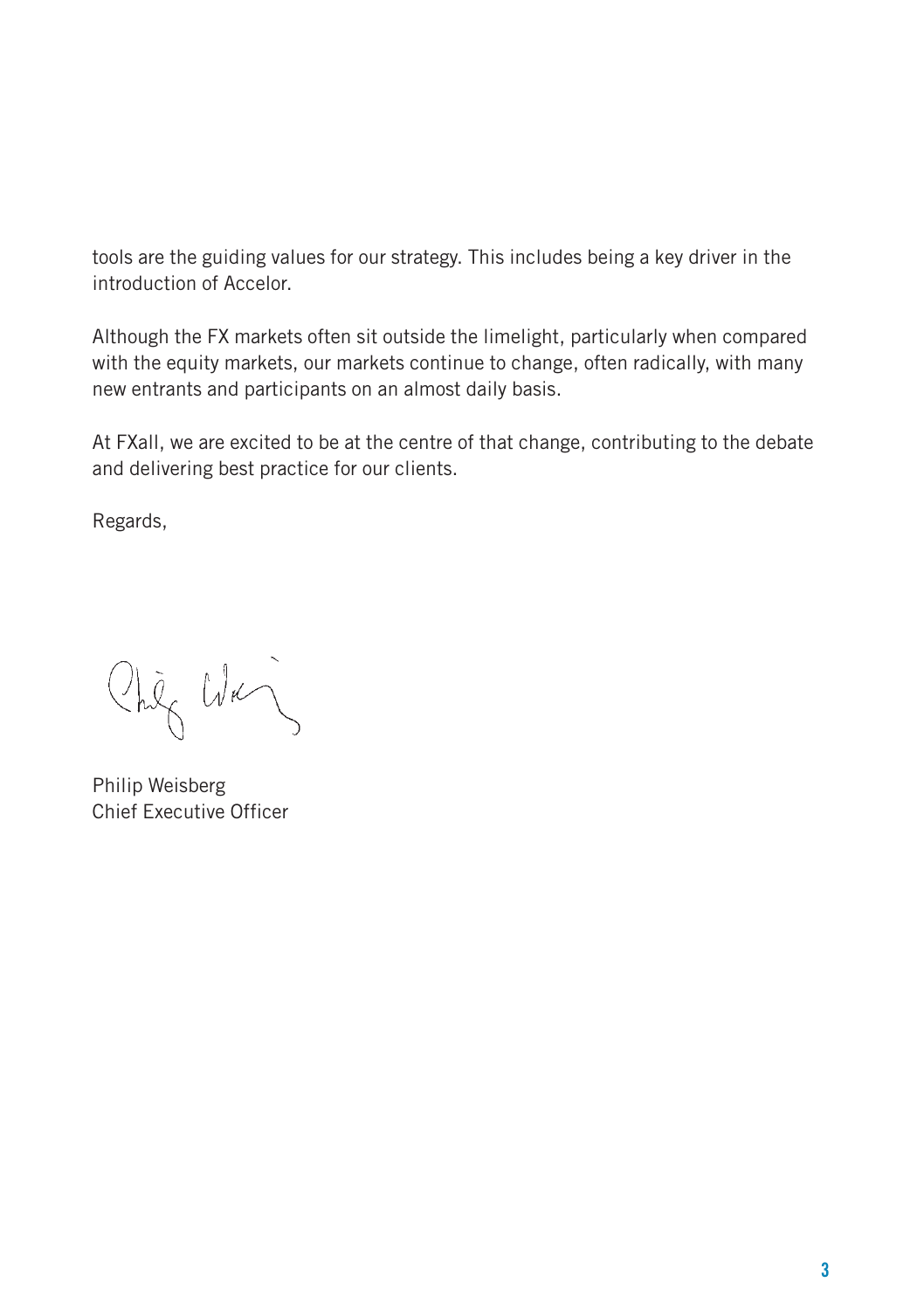### **a Euromoney foreword**

### **best practice in a changing market**

Already worth more than an estimated \$2 trillion per day, the global foreign exchange (FX) market is the most transparent and liquid of the world's financial markets, and will become more so over the coming years, with some analysts projecting continued rapid growth. "This year is set to be when the FX market daily trading volume will break the symbolic mark of \$3 trillion," comments a report published in January by Celent.

Other forecasters share this bullish outlook for the FX market. TowerGroup, for example, has calculated that the global market will have doubled in size in the three years to 2007, with daily total turnover expected to reach \$3.6 trillion this year, compared with \$1.77 trillion in 2004.

#### **Growth in trading for alpha**

There are a number of explanations for the recent surge in global FX volumes. The key driver of exploding volumes, however, has been the emergence of FX as a mainstream asset class in its own right and the growing international community of FX investors. Among the investors that are now participating more actively in the global FX market, hedge funds aiming to generate alpha are among the most prominent. Between January 1999 and June 2006, the average annual return of the Parker FX Index, which tracks the performance of over 50 specialist currency managers, revealed a performance range of between –4.9% and 14.9%, suggesting that FX is an asset class in which good managers can add considerable value – which is why an important recent sub-theme of the FX market has been the increasing trend of outsourcing specialist management mandates.

While trading for alpha has been the principal engine of expanding volumes in the FX market, Celent's January 2007 report comments that 'real money' trading, notably from corporates and asset managers, has also grown, albeit at a slower rate. That, says Celent, may well change as new currency pairs such as euro–rouble grow in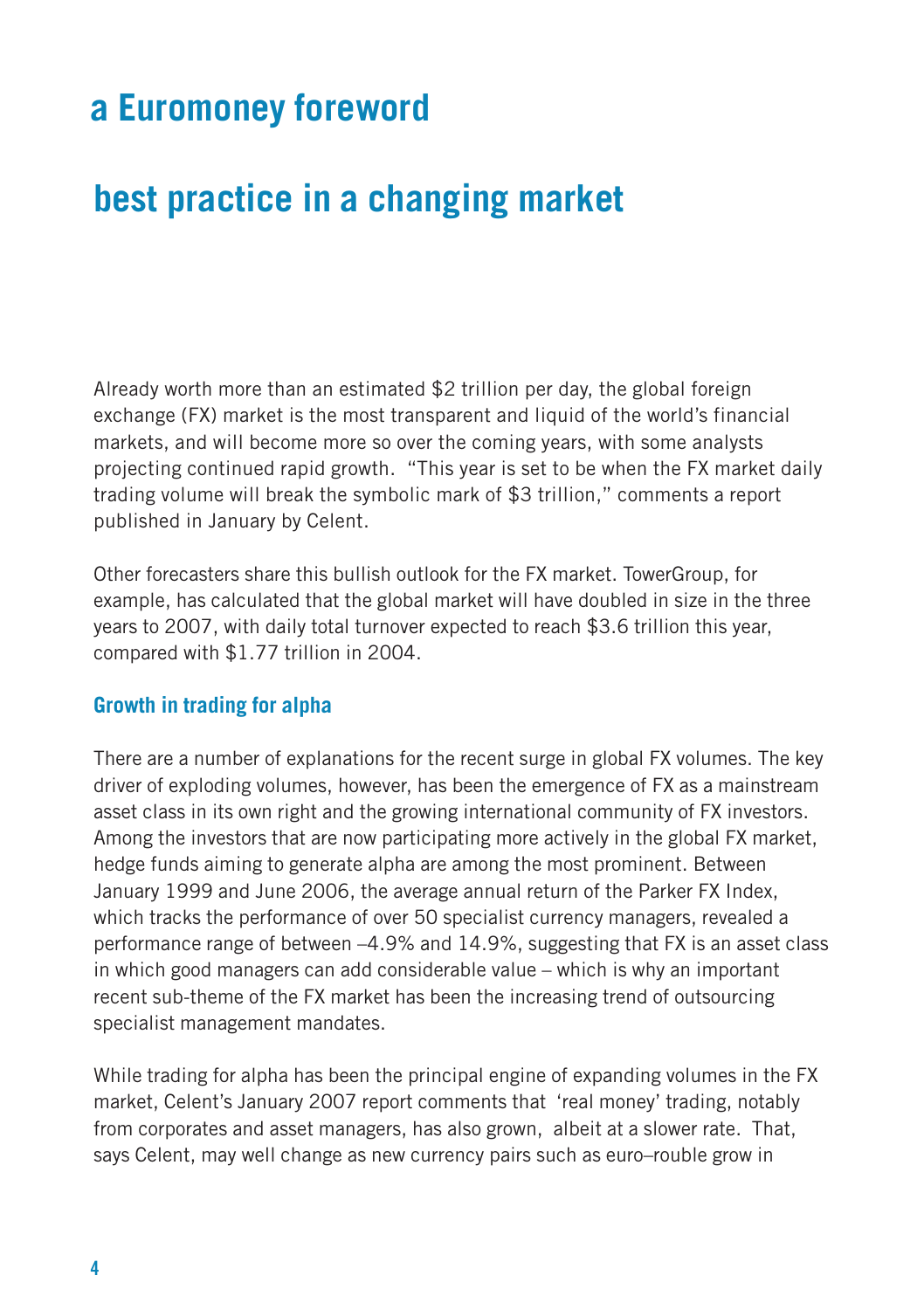importance, but for the time being the imbalance between the two sources of market growth is easy enough to explain: the growth in real money FX trading is closely correlated to the growth of international trade, while trading for alpha is relatively new, with many new participants and new liquidity venues in this space.

#### **Continued growth in electronic FX trading**

Much of the projected increase in FX turnover over the coming few years can be accounted for by a continued expansion in electronic FX trading, which in recent years has revolutionized the FX world and introduced efficiencies that the traders in the past would have marvelled at. According to a report by TowerGroup, the eFX market now represents 40% of all FX trade volumes, with 60% of spot trading accounted for by electronic trading.

FXall, the world's leading foreign exchange platform for institutional clients, saw its trading volume soar by 45% in 2006 alone to more than \$9.8 trillion. In the first quarter of 2007, volumes from asset managers were up 60% more than in the same period in 2006, active traders such as hedge funds and commodity trading advisers (CTAs) increased by 46%, while volumes from corporates rose by more than 40%. Forecasts from most independent analysts suggest that this trend will be maintained: The TowerGroup has forecast that more than 44% of global foreign exchange trading will be conducted electronically in 2007.

#### **Search for best practice**

Ever-rising volumes in the FX market have inevitably been accompanied by increasing commoditization in the major currency pairs, which account for the lion's share of daily volumes. More than any other sector within the global financial market, that process has made the FX business one that is characterized by very high volumes and tight spreads. As an inevitable consequence, the FX space is one in which market participants are increasingly demanding improvements in execution; in the high speed world of FX, the difference between good and best execution is measured in milliseconds.

Ensuring that technological progress is able to keep pace with the exacting demands of participants in today's FX market has become an even greater priority in light of the increasing influence in the market of algorithmic traders or autodealers. But speed of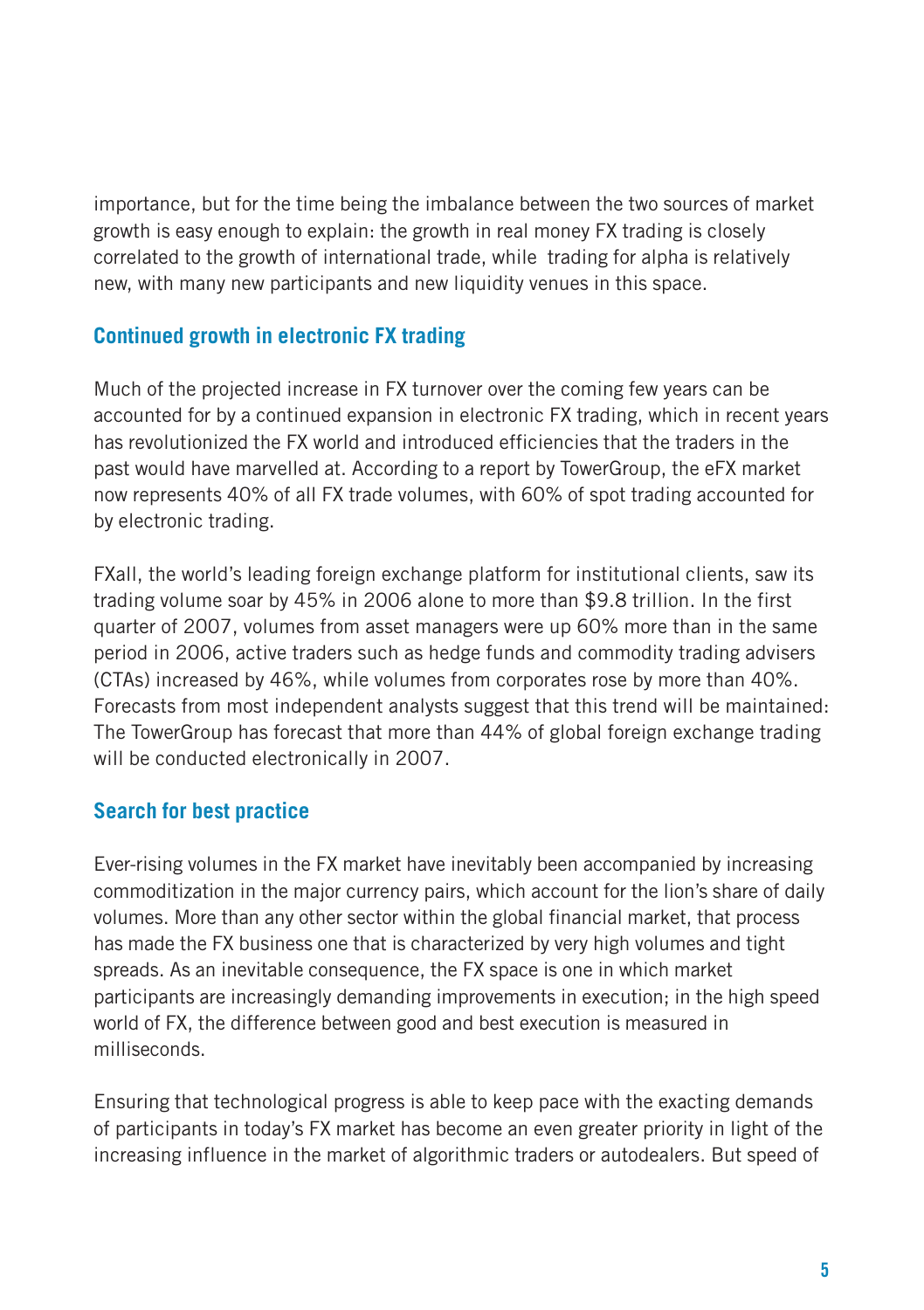execution is only one of a host of objectives that are commonly known as best practices. In 1995, the FXC identified the need for a check-list of these best practices that could "aid industry leaders as they develop internal guidelines and procedures to foster improvement in the quality of risk management". Observing those best practices, added the FXC at the time, would also help to reduce risk across the FX industry as a whole and to keep operational costs down. In November 2004 the FXC published a list of 60 best practices in the management of operational risk in FX, subdivided into pre-trade preparation, trade capture, confirmation, netting, settlement, nostro reconciliation and accounting/financial control processes.

The FXC is by no means the only organization that has channelled considerable resources into defining and promoting best practice in the FX market in recent years. In the UK, the Bank of England's Foreign Exchange Standing Committee (FX JSC) and the Financial Services Authority (FSA) have also made key contributions to the industry's pursuit of a code of practice designed to minimize risks and maximize efficiencies in today's FX market.

At a European Union (EU) level, meanwhile, the Markets in Financial Instruments Directive (MiFID), which is due to come into force at the start of November 2007, is recognized as one of the most extensive and significant of the European Commission's financial services directives. MiFID, which replaced the EU's Investment Services Directive (ISD), requires companies to implement – and to provide demonstrable evidence of – best execution for their clients in terms of price, venue, speed and cost across a broad range of financial instruments. Although few of the principles championed by MiFID apply directly to the FX market, their indirect long-term impact is likely to be significant. After all, much of what MiFID insists on represents no more than sound, strategic common sense as it aims to establish and maintain high standards of service and integrity across the board – standards which every bank with demanding customers and shareholders should be constantly striving to achieve, MiFID or no MiFID.

#### **Electronic trading and best practice**

Intuitively, electronic trading platforms represent the financial industry's optimum response to calls for the highest standards of integrity and transparency in the trading of a wide spectrum of asset classes, ranging from equities to fixed income, derivatives and foreign exchange. Witness, for example, the clarity and comprehensiveness of the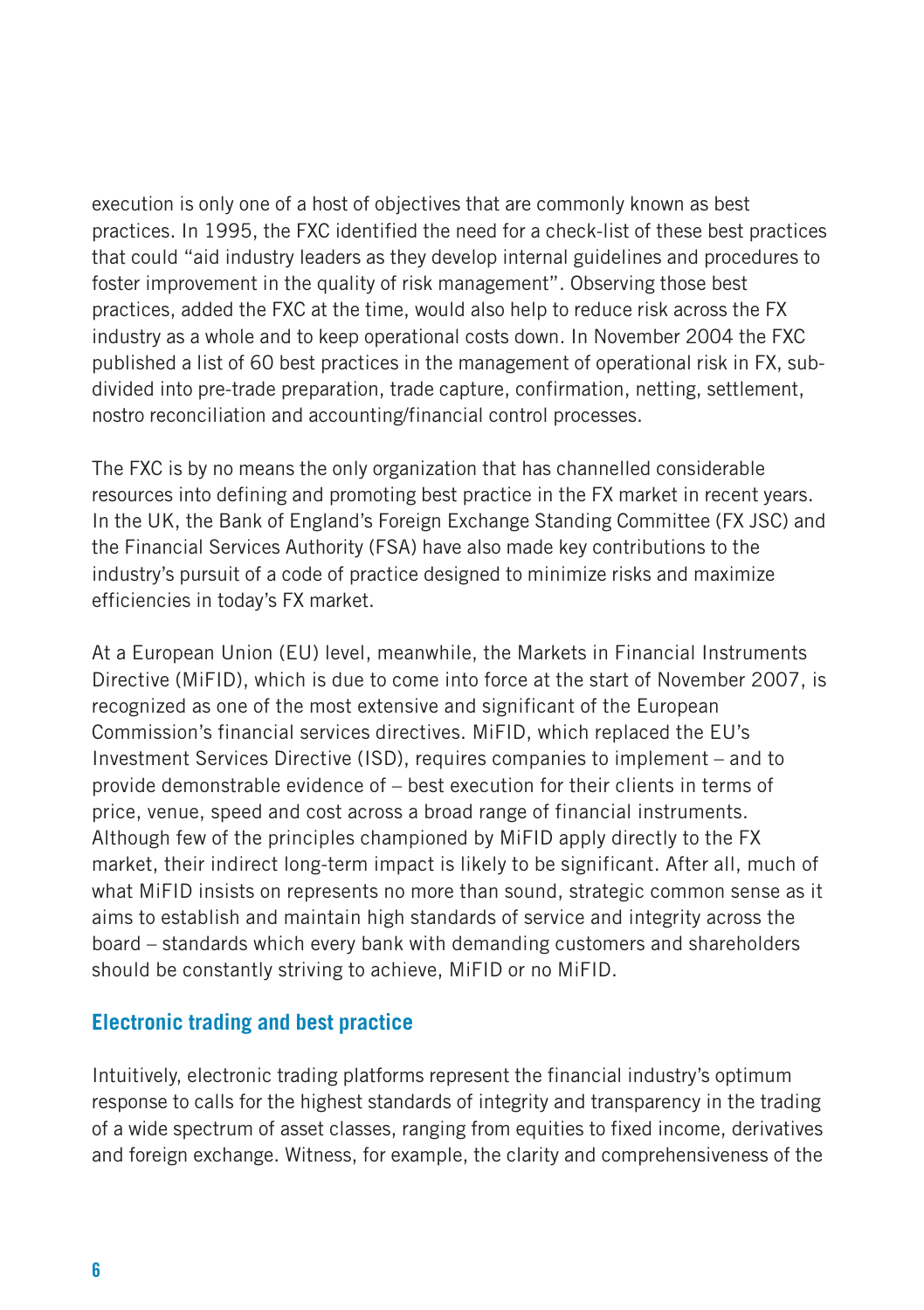audit trail that is created by a platform such as FXall after the completion of each and every trade. With FXall, post-trade amendments are processed in the most secure environment imaginable – with every action time, date and username stamped, with only authorized users having access to this functionality. Additionally, the full audit trail can be monitored by compliance staff in real-time.

That represents a very distant cry from the voice-based systems of the past and their dependence for verification on tape recordings. As Phil Weisberg, FXall's CEO, comments, "there is a recognition in the industry that automation is the key to meeting industry best practice standards, and our volumes growth is a reflection of that fact. It's fair to say that our functionality now appeals as much to compliance officers as to traders. Throughout forex trading organizations, participants are tightening their internal controls to ensure that they comply with local and international guidelines."

# EUROMONEY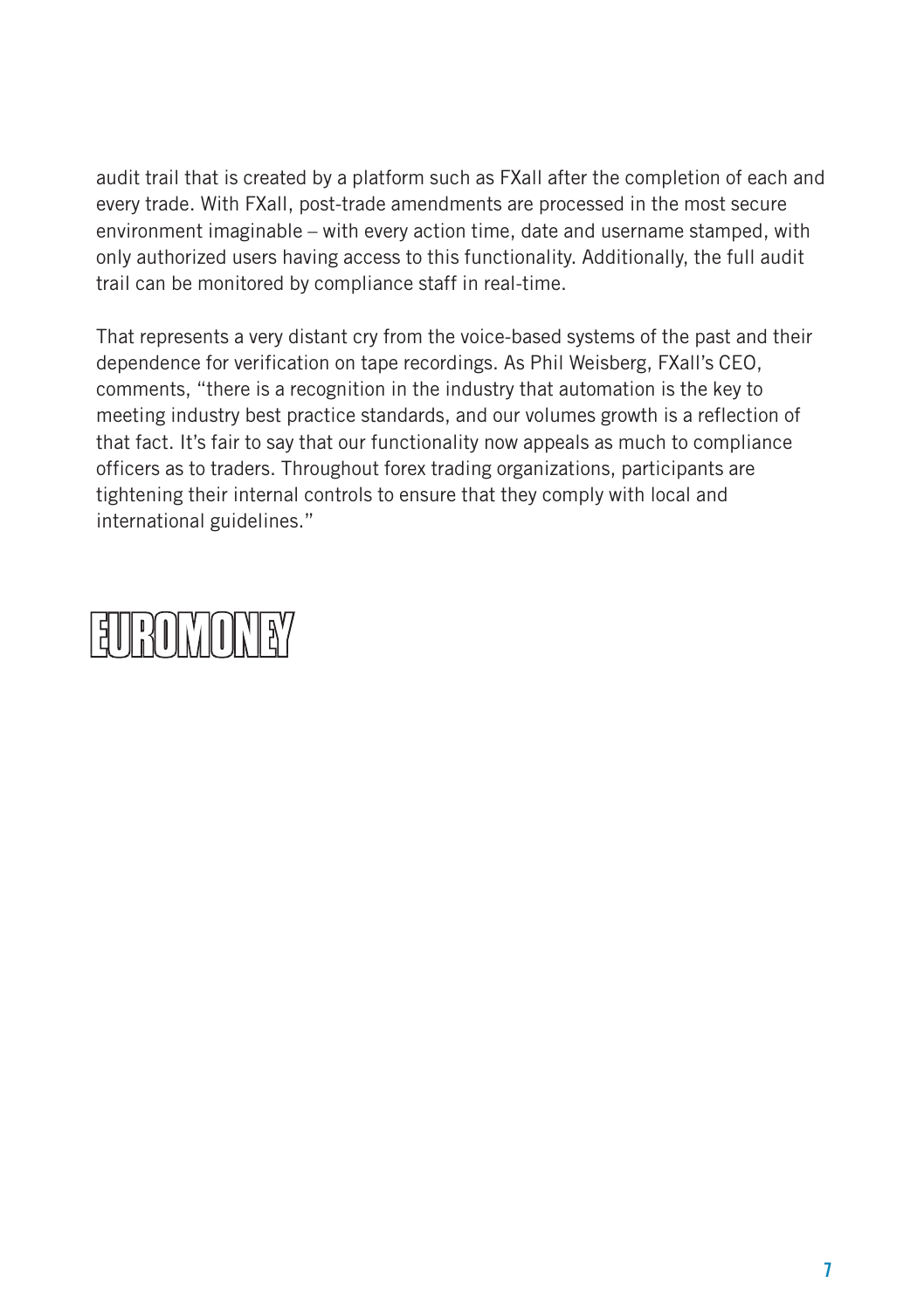### **Preparing for MiFID: an update**

Originally scheduled for introduction in April 2007, the start of November is now D-day for the implementation of the European Commission's Markets in Financial Instruments Directive (MiFID). This is aimed at:

- strengthening investor protection throughout the European Union (EU)
- improving the transparency and efficiency of European financial markets
- allowing investment firms to provide services across all member states based on the authorization of their home jurisdiction – the so-called 'EU passport' scheme

Pivotal to the objectives of MiFID is Article 21, which requires firms to "take all reasonable steps to obtain, when executing orders, the best possible result for their clients, taking into account price, costs, speed, likelihood of execution and settlement, size, nature or any other relevant considerations."

Article 21, explains a briefing published by the law firm, Freshfields Buckhaus Deringer, "also requires a firm to establish and implement an order execution policy to enable the best possible result for client orders. The policy must include information on different execution venues and the factors affecting the firm's choice of venue."

General consensus among market analysts is that MiFID represents a very important landmark for the global financial services industry. Possibly erring on the side of hyperbole, Celent, for example, has described MiFID as "the most far reaching reform of any major financial market ever undertaken." In an assessment entitled 'Capturing Value from MiFID,' meanwhile, KPMG and the Economist Intelligence Unit (EIU) advise that "of all the changes brought about by FSAP [Financial Services Action Plan] directives, it is arguably MiFID that will have the greatest impact."

In spite of these assessments, it seems that the European financial services industry is woefully under-prepared for the arrival of MiFID. As the KPMG/EIU report comments, "worryingly, only 29% of respondents said that they have assigned a project manager to oversee their organizations' implementation of MiFID. Naturally, this raises concerns about the readiness of firms to implement MiFID. Of even greater importance is the number of organizations which have not yet put MiFID firmly on the Board agenda. Thirty-five percent saw senior management lack of awareness as one of the biggest threats to their business being ready for MiFID."

A more recent survey, published in March 2007 by the business software company, Handysoft, found that almost one-third of UK-based financial institutions are not expected to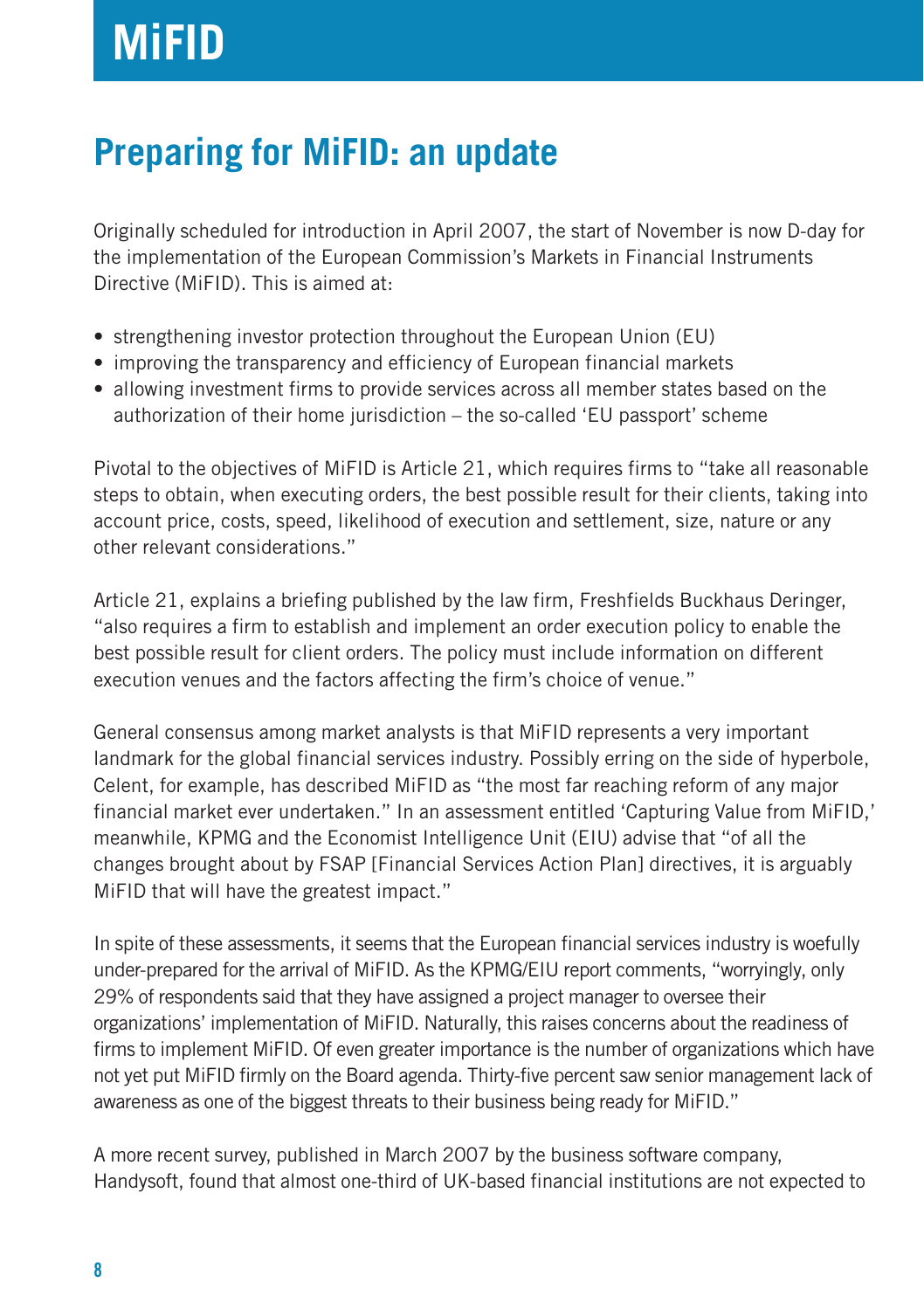## **MiFID**

meet the compliance deadline at the start of November. EU-wide, that share rises to almost two-thirds. The same survey discovered that almost half of UK firms have no dedicated MiFID compliance officer overseeing the transition to the new regime.

Anecdotally at least, this apparent level of under-preparation appears to extend to banks active in the foreign exchange market. When *Euromoney* contacted a handful of leading London-based European banks, in April, requesting interviews with FX chiefs about their preparation for MiFID, the response (if any) was generally that they would be unable to comment "at this stage".

The messages that have been transmitted to banks in Europe regarding MiFID and its implications may not have always been entirely clear. "Regulators have a tough challenge," was one of the conclusions reached by KPMG and the EIU in its survey. "The survey suggests that the regulators have had difficulty communicating effectively with their constituencies on MiFID," the report comments. "Part of the problem is that the regulators face several specific challenges in writing national rules or guidelines; completing their own internal MiFID projects; coping with the uncertainties and deferrals; and the overload caused by other major pieces of legislation. Whatever the reasons, these difficulties may have contributed to low awareness of the strategic and risk management implications of MiFID among senior management in the survey. A proactive stance by regulators in the coming months will be vital."

The good news is that MiFID has considerably less impact on the FX markets than it does on the equities market (which has been the main focus of MiFID) and the fixed income space. Indeed, in the early commentaries about MiFID it was unclear whether FX markets would even be subject to the directive's requirements at all. Today, it is clear that the basic products trading in the FX market – spot, forwards, NDFs and vanilla options – are generally exempt from MiFID. However, there are circumstances where any FX product will fall under MiFID, therefore no bank active in the FX market can afford to overlook the implications of its introduction in November.

The UK's regulatory authorities appear to have been ahead of most other regulators in formulating and communicating a MiFID policy. "There is still a lot of uncertainty about how MiFID is going to be implemented," says David Clark, chairman of the Wholesale Market Brokers Association (WMBA) and honorary president of the ACI (the Financial Markets Association). "But I think it is quite a compliment to the Bank of England, the FSA and the Treasury that right from the word go they worked to ensure that the professionals' basic spot and forward markets would effectively not fall within the scope of MiFID."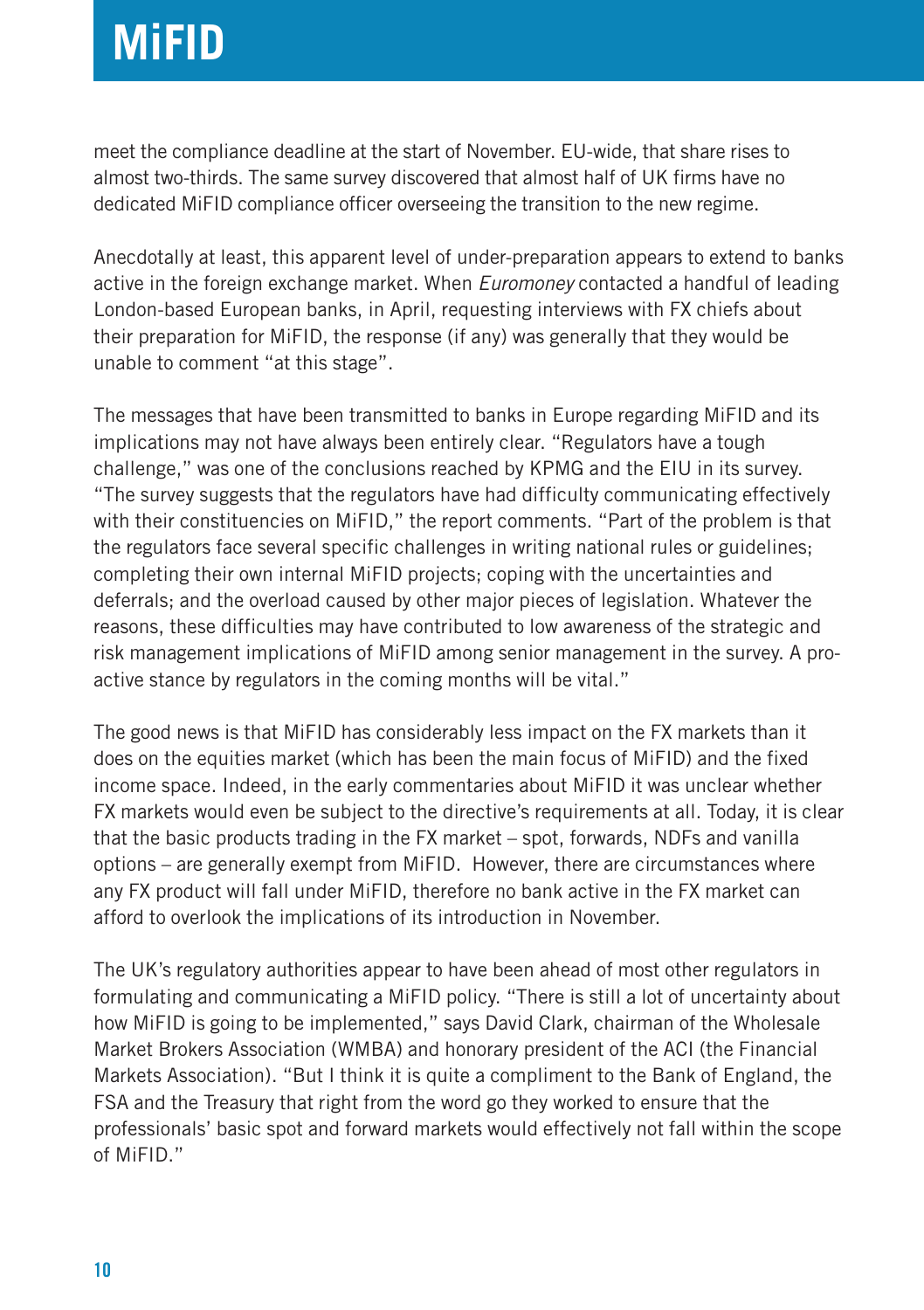That, says Clark, is the easy part – or the good news – as far as the FX market and MiFID is concerned. Far more awkward, he says, is the thorny issue of the provision of so-called ancillary services, where an FX product is explicitly attached to an underlying investment product. "A classic example would be if you had a Japanese institutional investor such as an insurance company buying a basket of European government bonds, and you sold that investor a yen-euro option in order to hedge out the currency risk associated with the trade," Clark explains. "The option would then be an ancillary service, and what has not yet become



clear is whether or not dealers owe best execution on an ancillary service. At the moment it looks as though they will."

However, it should be noted that there are common examples where trades are not explicitly linked and therefore fall outside of the scope of MiFID. An example of this is where an asset manager buys a foreign equity or bond and then funds the trade using an FX spot or forward transaction. The FX in this case is not considered an ancillary service and therefore is exempt from MiFID requirements as long as the asset manager has been classified by his provider as an eligible counterparty. Today most asset managers are committed to best execution and have the tools in place to ensure they are doing their best for investors; even if the FX falls outside of the scope of MiFID.

In most instances, says Clark, complying with MiFID requires counterparties to demonstrate best execution on transactions within the scope of MiFID. In the earlier example with a liquid currency cross such as euro-yen, this will not pose too much of a headache for banks, which could provide a simple breakdown and recording of the component transaction costs. Much less straightforward, says Clark, would be proving best execution on a transaction involving an illiquid emerging-market currency. "Imagine if you were selling, say, a Philippine peso bond which you wanted to overlay with an OTC Philippine peso derivative," he says. "Trying to demonstrate and record best execution in that instance would be very difficult indeed."

That view appears to be supported by the Freshfields briefing, which advises that "away from the equity markets, where data are widely available, firms are likely to find it more difficult and time consuming to obtain the information needed to determine a best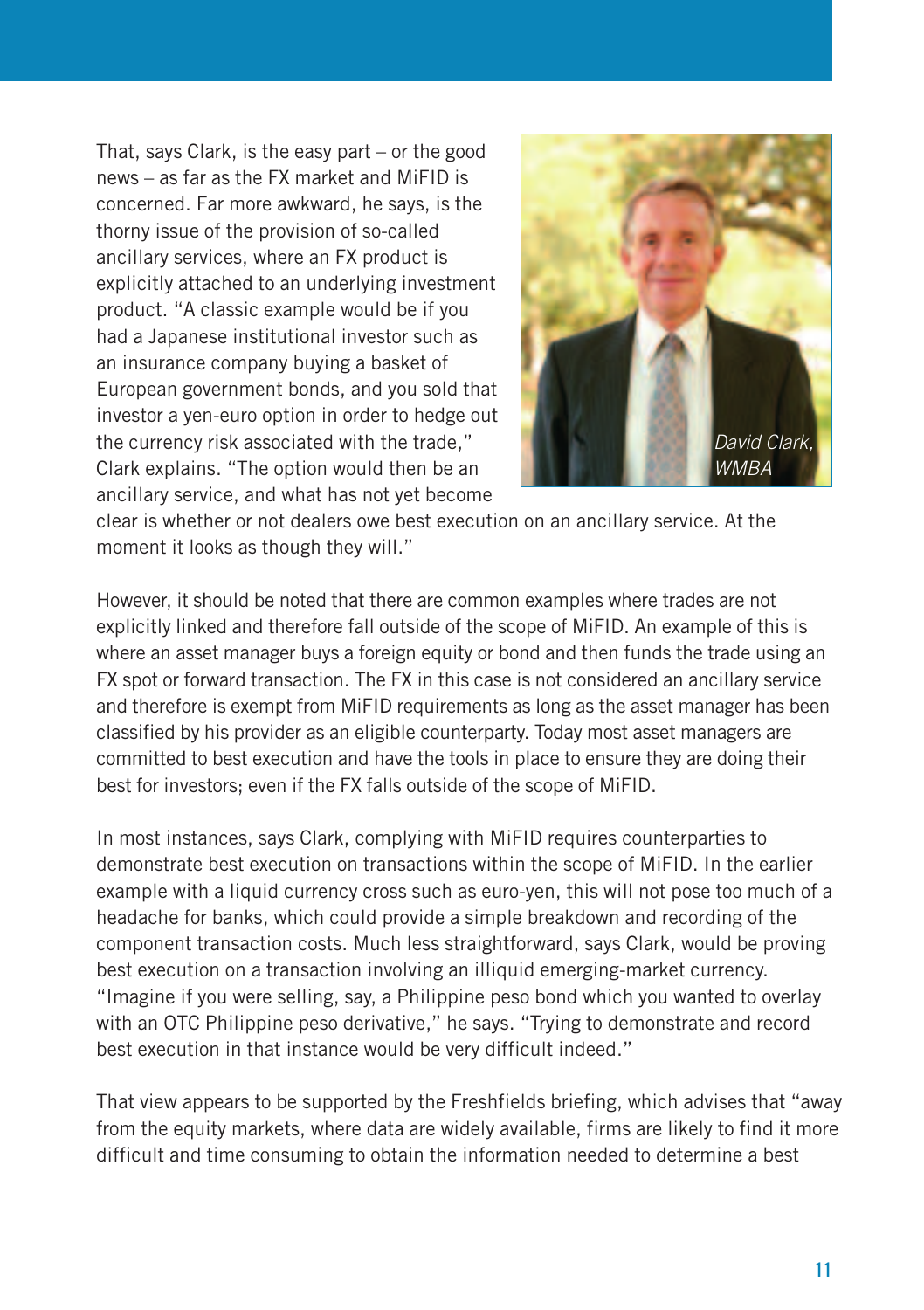execution policy for fixed income and OTC derivative markets where it will be less easy to identify execution venues, there are fewer benchmarks and there is less transparency more generally."

#### **What's an eligible counterparty?**

There are other complications for the FX industry arising from MiFID. One of these revolves around the fundamental definition of an 'eligible counterparty'. In the FX market, says Clark, it has generally been assumed that participants in the FX space are regarded as eligible counterparts rather than the retail clients to whom best execution is owed under the terms of MiFID. Some have argued that since eligible counterparts are receivers of investment services, they should be subject to MiFID provisions on all transactions. Clark believes, however, that in the quote-driven interbank FX market the most sensible approach would be to regard market participants as professional counterparts which should not be governed by MiFID rules. The rules are clearly designed to protect lesssophisticated and more vulnerable buyers of financial services. This is because in a market based on a quote-driven system, market participants quote two-way prices without having any firm indication of whether or not their customer intends to deal (either as a buyer or a seller) – suggesting that the provision of prices in a quote-driven system with professional counterparties represent, by definition, best execution.

That argument is one that appears to have been supported by Hector Sants, managing director of the Wholesale Markets Division of the UK's FSA. Speaking at the MiFID Trade Tech Conference in November 2006, Sants said that "we have taken the view that it does not make sense to require a dealing firm to deliver best execution on a quote-driven transaction if the customer is relying on its own due diligence in deciding to buy or sell a financial product. On the other hand, if a customer, such as a portfolio manager, indicates it wants best execution and the dealing firm is willing to provide it, MiFID's best execution requirements will apply. In short, dealing firms are not required to provide best execution but they may elect to do so either generally or when a customer requests it."

"We said this approach will be possible in both retail and dealer markets on the basis that the customer decides for itself where, and with whom, it wants to deal – resulting from its own selection of available products and prices," Sants added. "In such cases, the dealing firm responding to the customer's acceptance of the quote is not 'executing orders' as such. In sum, we have come to the conclusion that MiFID does not require firms operating in quote-driven markets to provide best execution. However, firms can agree to provide best execution on quote-driven transactions if they wish to do so. Firms that provide quotes to customers without providing best execution must make their customers fully aware of this and any related consequences."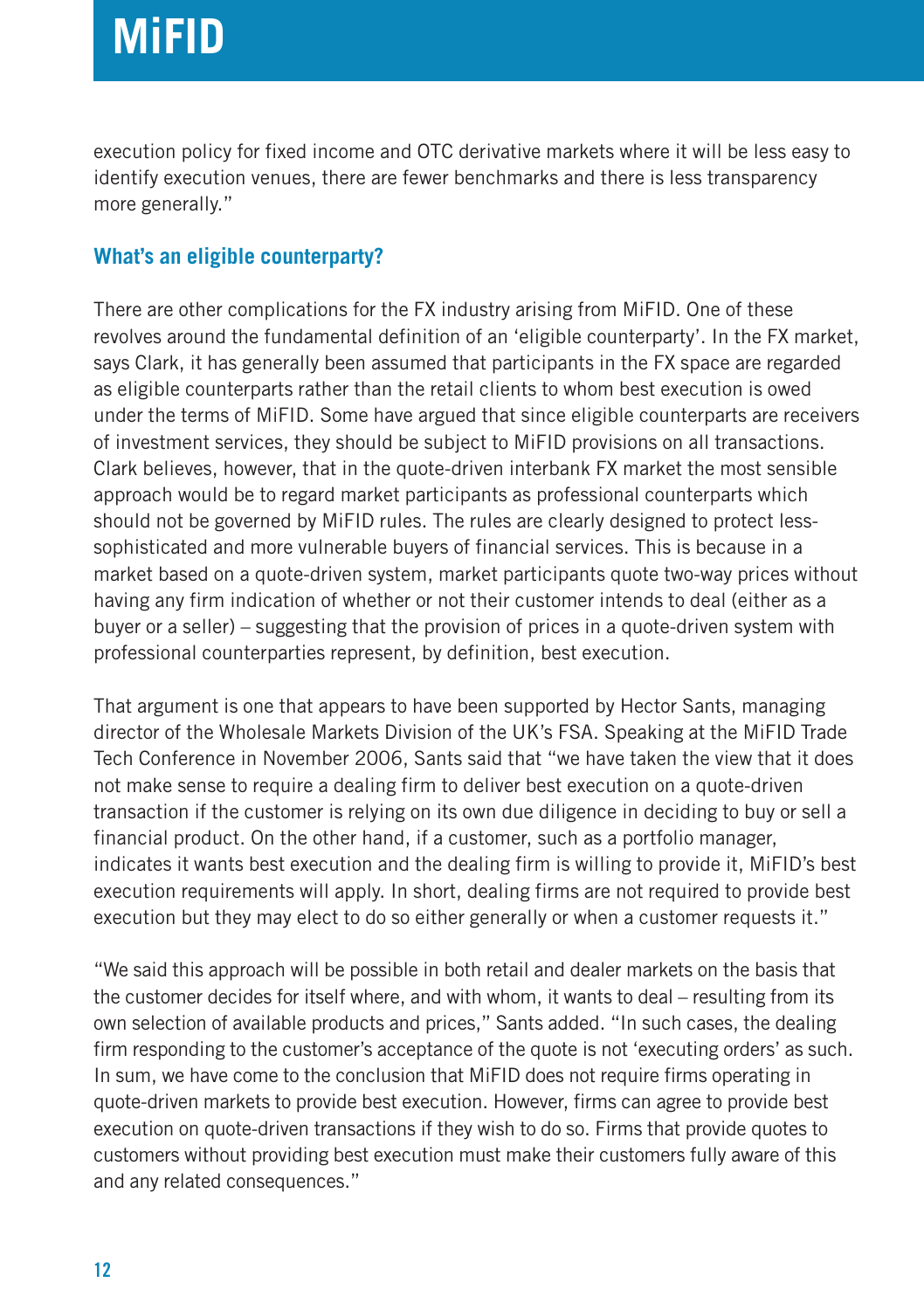That interpretation, Sants acknowledged, is not one that is free of controversy. Although sell-side firms are, unsurprisingly, quite happy to accept this approach as one that preserves current OTC market practices, some sections of the buy-side community might be less comfortable with it. "More specifically," says Sants, "the buy side is worried that this analysis will allow sell-side firms to treat them as 'non-clients' and as a result, they will not benefit from certain client-facing protections in MiFID, including conflicts of interest and client money protections." Some believe, however, that these concerns are more likely to be harboured by participants in the bond and OTC derivatives market, rather than by players in the FX interbank market.

A final complication for the FX market linked to MiFID, says Clark, arises from its relationship with Pillar II of the Basel II Accord, which relates to the governance and supervision of financial institutions. "Although it is not explicit," says Clark, "there is an implicit understanding that financial institutions will be expected to demonstrate to their supervisors how they are handling all the various risk issues that might arise as from Pillar II of Basel II, including non-compliance with MiFID. I think that is an issue, but one that may have been overlooked."

On the face of it, with MiFID coming into effect at the start of November, firms that have been slow to implement a clear MiFID policy are running out of time quickly. "People in the London market are concerned that MiFID is not going to be implemented across Europe at the same time, which will lead to questions about there being a level playing field after 1 November," says Clark. He believes, however, that the FSA will be alive to that risk and respond by adopting a light-touch approach to enforcement of MiFID standards in the period immediately after the start of November.

Others agree. At Celent in Paris, Pierron says that he expects equity markets to be used as a sort of testing ground for MiFID in the early stages of its implementation. "I think banks will assess how their customers respond to how MiFID works in terms of best execution in the equity markets and then they will start to apply it to other asset classes such as bonds and FX," says Pierron.

There is, however, a much more fundamental reason for banks to look carefully at the broader ramifications of MiFID. Axel Pierron says that many of the banks he is talking to are recognizing that the application of some of the principles enshrined in MiFID (most notably those on best execution) may be a competitive advantage. "Even some of the Swiss banks, which would not be directly impacted by MiFID, are realizing that MiFID's best execution guidelines may become a standard for the market that their customers demand," says Pierron. "In other words, they are recognizing that this is not necessarily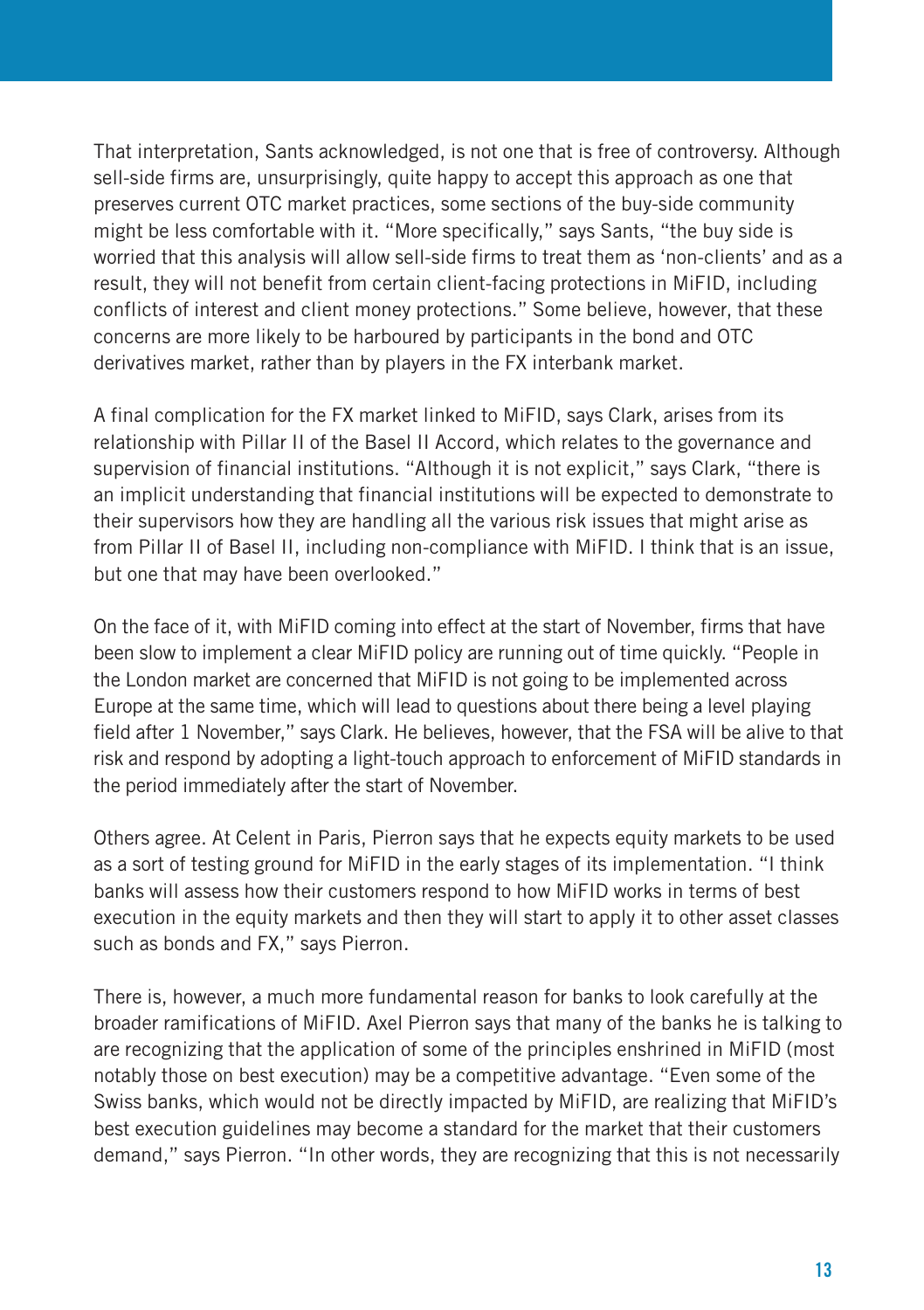about regulation; it's about quality of service. I'm not surprised that banks aren't talking publicly about their FX strategies in light of MiFID, but that does not necessarily mean they are overlooking MiFID. Although it may not be at the top of their agenda from a compliance perspective, that doesn't mean they are not looking at its impact on their operational activities in areas like prime brokerage."

#### **Electronic trading and best practice: who, what, when, where and how?**

How can electronic trading platforms help to support the principle of best execution? Clearly, by definition, much of a trading platform's raison d'être is based on the promotion of transparency and on the maximization of the information available on every trade, which in turn is an important part of the concept of best practices. Controlling operational risk, says FXall's 2004 White Paper on Best Practices, "means knowing exactly the who, what, when, where and how details regarding any individual transaction."

One way in which that transparency is enhanced in the FX market is through visible benchmark fixings – independently published, fully auditable FX rates designed to provide an accurate and consensus-driven reflection of the market at a given time. With benchmark fixings from entities such as the Bank of England published on a regular and transparent basis, they allow market participants such as institutional investors and corporate treasurers to demonstrate that they have achieved the most competitive rate possible at the time of execution.

In February 2007, FXall announced the addition of benchmark fixings to its advanced portfolio trading tool, QuickOMS, allowing clients to submit orders for execution at any one of a range of industry-standard fixing services from Citi, HSBC and RBS, each of which have made their full benchmark fixing services available through FXall. Commenting on the initiative at the time, a number of FX heads emphasized the key role that benchmark fixings are now playing as a component of best execution for their clients. "We recognize there is a growing demand for this type of service," commented Alan Clarke, global head of e-FX at HSBC. "With independence of the pricing crucial to our clients, the data published in the HSBCfix is provided by WM/Reuters. This gives us and our clients a well established and respected independent source of foreign exchange rates, used widely by the fund management industry for portfolio valuations and performance measurement."

The transparency embedded in the benchmark fixing was also emphasized by Martin Spurr, head of integrated treasury solutions at RBS. "We understand the importance of transparent FX trading to every client sector and have been staggered by the rate of uptake of benchmark trading by our clients," he said. "We see that this growth will continue, particularly as regulatory pressures such as MiFID are set only to increase."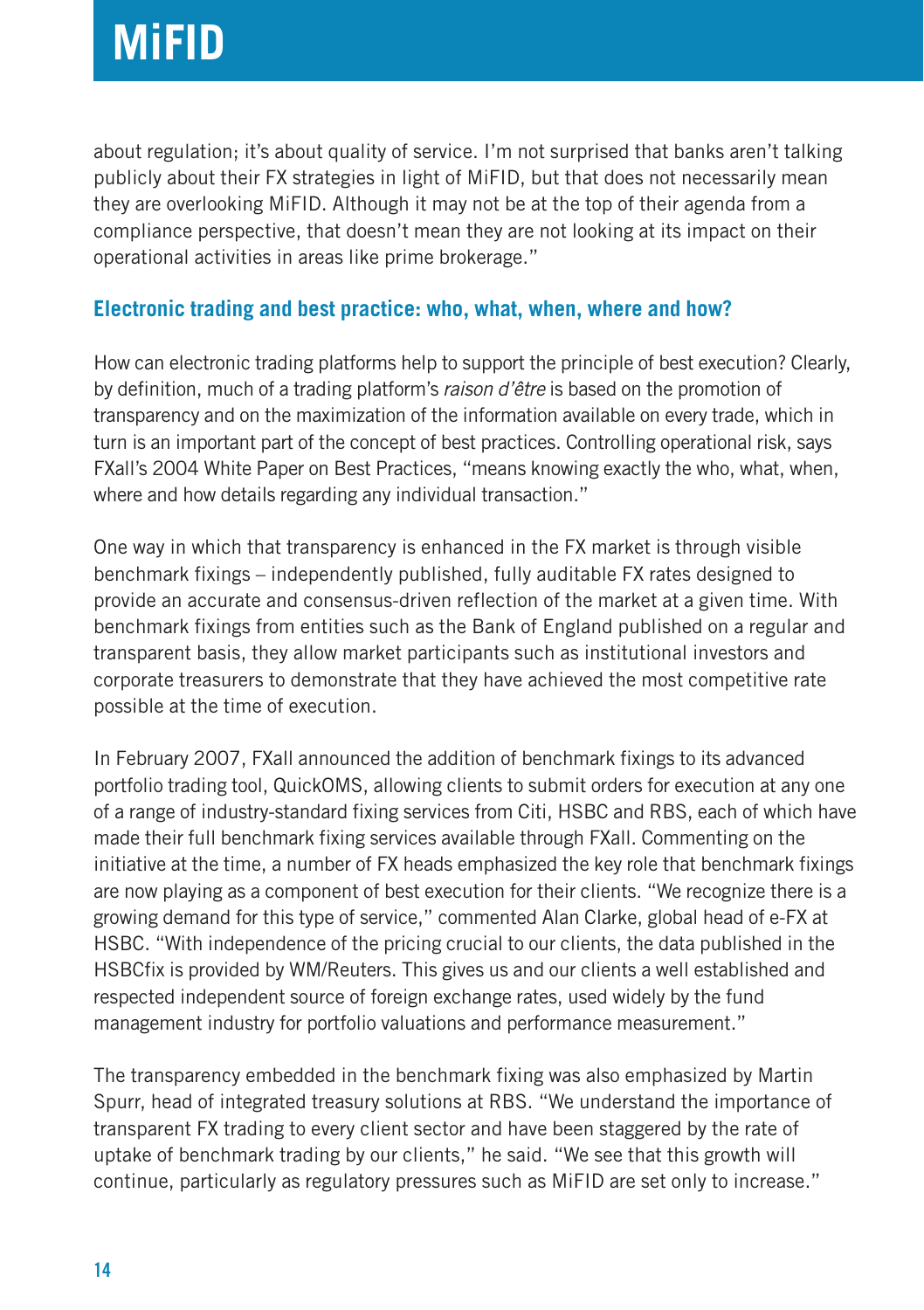### **Non-deliverable forwards (NDFs): FX or investment product?**

Amid the speculation over the impact that MiFID will have on the FX market, some of the liveliest (and often most confused) debate has focused on how non-deliverable forwards (NDFs) will be categorized under MiFID.

NDFs are an example of an innovative product that was developed in response to fastgrowing investor demand for an asset class that was hampered by regulatory restrictions. The asset class in question was emerging market currencies in general, with particular focus on Asian currencies. According to the most recent triennial survey on FX market turnover published in 2004 by the Bank for International Settlements (BIS), between 2001 and 2004, trading volumes in the Chinese renminbi exploded by 530%. Among other Asian currencies, turnover rose by 283% in the Indonesian rupiah, by 129% in the New Taiwanese dollar and by 117% in the Korean won. Since the publication of those figures, trading in Asian currencies has continued to expand at a breathtaking speed; elsewhere in the emerging market universe, meanwhile, volumes have also been rising in regions such as Latin America, Eastern Europe and Africa.

In many emerging markets, however, the regulatory dampener for investors in the currency markets was traditionally the fact that overseas entities have been restricted from trading in the onshore forward market by exchange controls or Central Bank regulations. The response has been the development of the market for NDFs, which are technically contracts for difference (CFDs).

NDFs, which are traded over the counter (OTC), function like forward contracts for non-convertible currencies, allowing traders to hedge exposure to markets in which they are unable to trade directly in the underlying physical currency. Rather than delivering in the underlying pair of currencies, the contract is settled by making a net payment in a convertible currency, proportional to the difference between the agreed forward exchange rate and the subsequently realized spot fixing. This fixing is a standard market rate set on the fixing date, which in the case of most currencies is two days before the forward value date. The basis of the fixing varies from currency to currency, but can be either an official exchange rate set by the country's Central Bank or other authority, or an average of interbank prices displayed on Reuters at a specified time. "NDFs…are distinct from deliverable forwards in that [they] trade outside the direct jurisdiction of the authorities of the corresponding currencies and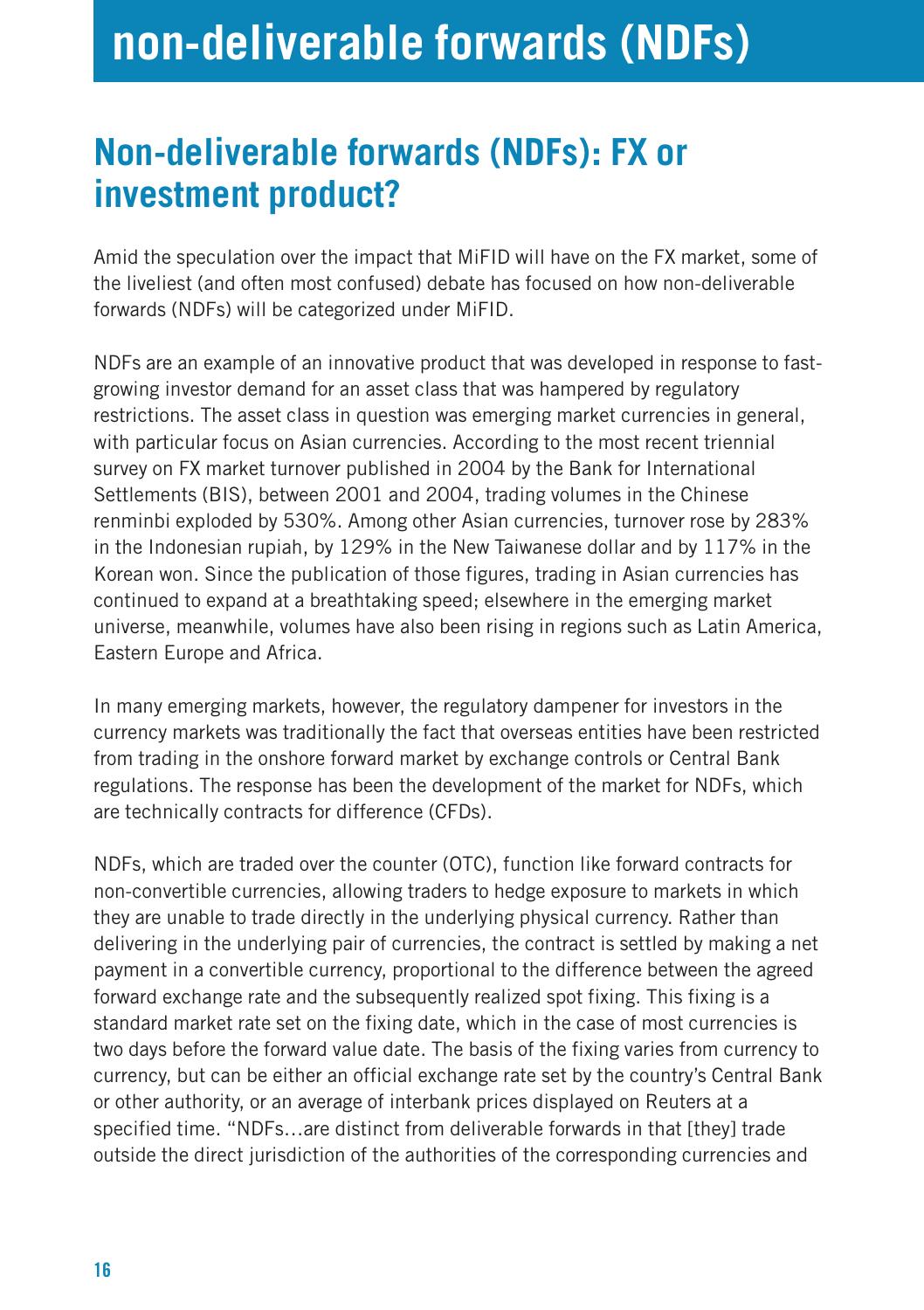their pricing need not be constrained by domestic interest rates," explains a report on Asian NDFs published by the BIS.

Growth in the NDF market has exploded in recent years, with Asian currencies continuing to account for the lion's share of activity. In the Korean won market, for example, of total daily trading volumes of around \$8 billion, it is estimated that as much as \$3.5 billion is now accounted for by the NDF market, compared with a little more than \$1 billion three years ago – suggesting an annual growth rate of around 20%.

Much of the rise in volumes in the NDF market in recent years has been driven by investors rather than end-users of the underlying currencies. According to a report published in May 2005 by the Federal Reserve Bank of New York, as much as 60% to 80% of NDF trading volume is now generated by so-called speculative activity, much of which is driven by the international hedge fund community. Increasingly, however, corporate treasurers have become comfortable with using the NDF market as a means of hedging their emerging market exposure.

#### **Potential for electronic trading**

The bulk of NDF trading is settled in dollars, although it is also possible to trade NDF currencies against other convertible currencies such as euros, sterling and yen. Unlike the spot market, where a growing share has been accounted for by online trading, no more than a tiny proportion of NDFs are traded electronically. In part this is because modest volumes have militated against large-scale investment in automation, and in part because it is a by-product of the complexity of the instrument, which would be more challenging to trade online than the more commoditized plain vanilla FX market.

Much of the necessary infrastructure for the electronic trading of NDFs is already in place, however. Many banks already have electronic NDF pricing capabilities, and in recent months several banks and online trading platforms have introduced support for NDF trading and confirmations. FXall, for its part, has been at the forefront of this process by supporting execution and trade processing for NDFs, from agreeing the NDF fixing date through to confirmation. Liquidity providers, meanwhile, can price the trades using either their rate engines or FXall's manual pricing tool, Treasury Center.

Online trading may claim a larger share of the NDF market following a series of recent initiatives aimed at standardizing documentation and market practices in the sector. Those initiatives were spearheaded in the late 1990s by the Trade Association for Emerging Markets (the EMTA, which was formerly the LDC Debt Traders Association)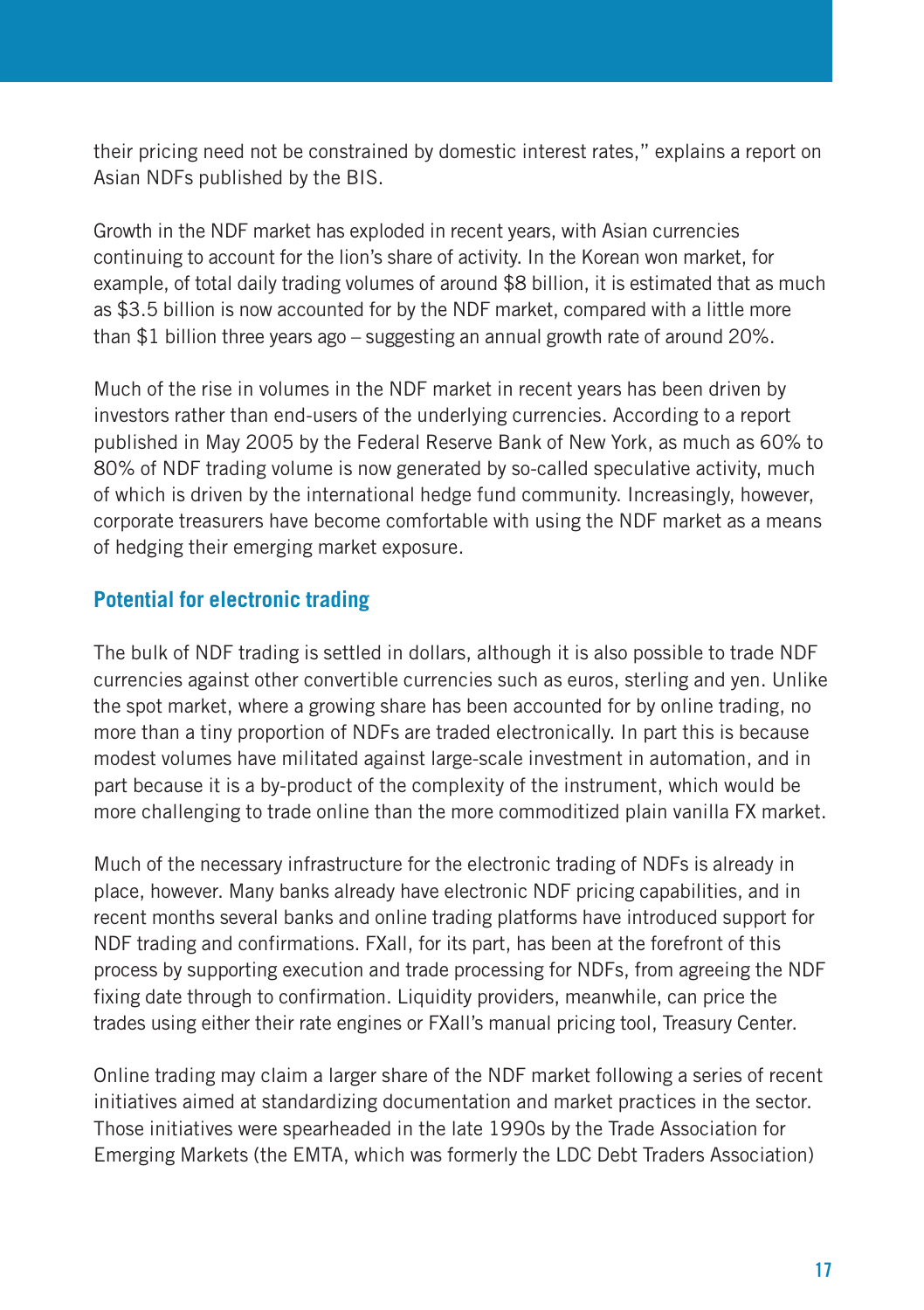### **non-deliverable forwards (NDFs)**

alongside the International Swaps and Derivatives Association (ISDA) and the Foreign Exchange Committee (FXC). The process of standardization began soon after the Asian currency crisis, with the 1998 FX and Currency Options Definitions including an annex outlining a basic definitional architecture for NDFs.

The most recent landmark in the evolution of standardization in the NDF market, however, came in December 2006 with the introduction by the FXC and the Bank of England's Foreign Exchange Standing Committee (FX JSC) of a master confirmation agreement for NDF transactions.

While the advent of this standardization has been one very positive recent development for the NDF market, another – market participants hope – has been the general agreement that appears to be taking shape dictating that for the purposes of MiFID, NDFs are to be regarded as an FX rather than as an investment product. The fact that legal advisers have counselled that NDFs ought not to be classified as investment products is important, given that it means that market participants will not need to prove best execution on these instruments. To have been forced to do so would have been a potential minefield given the relative illiquidity of some of the currencies underlying the NDF market.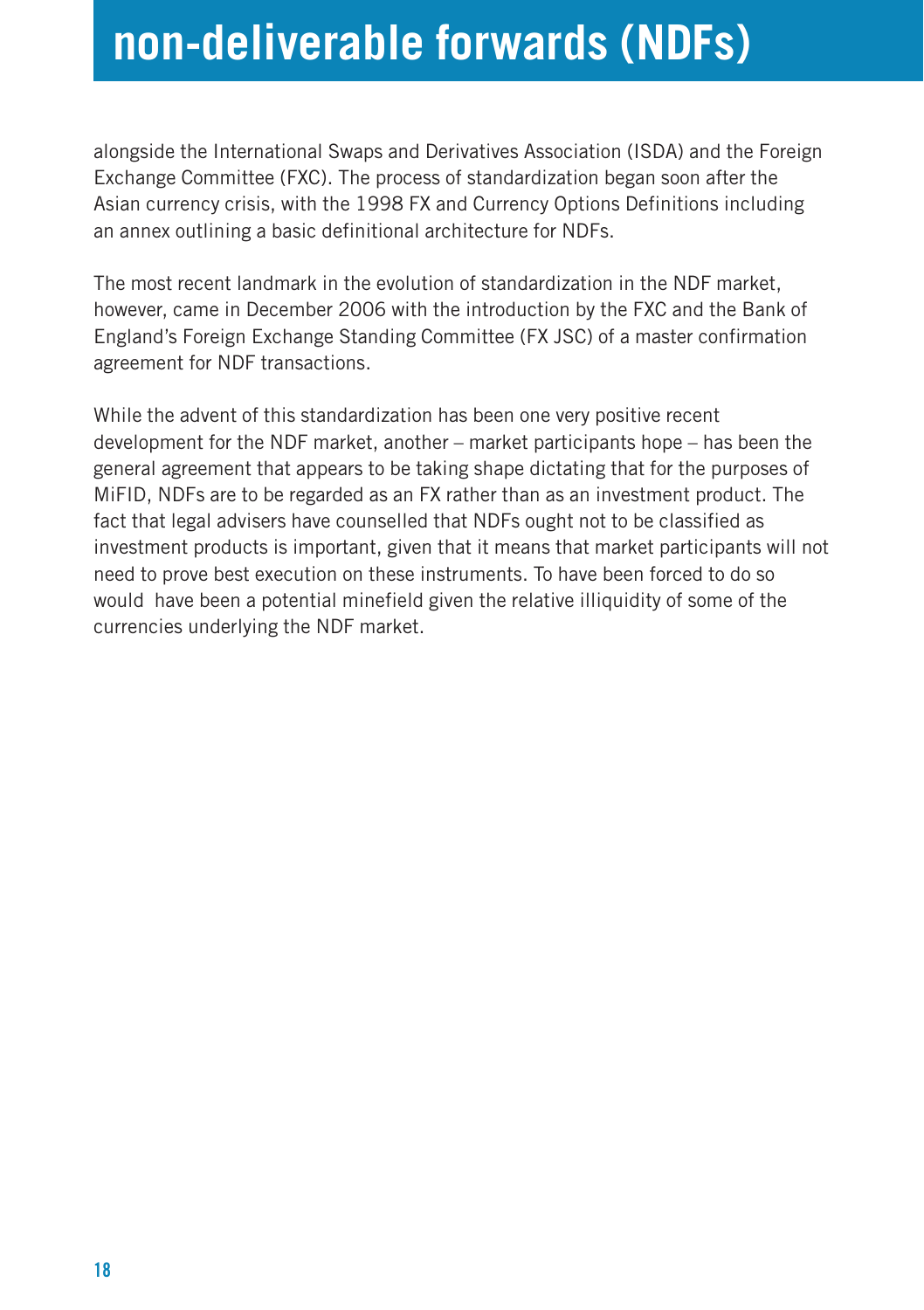## **algorithmic trading**

### **the rise and rise of algorithmic trading and its implications for best practice implementation**

**Algorithm**, n: 1. A logical arithmetical or computational procedure that if correctly applied ensures the solution of a problem.

Algorithmic trading or 'autodealing' has become an increasingly popular and well understood trading mechanism across a broad range of asset classes and financial instruments in recent years. According to the Foreign Exchange Committee (FXC), "autodealing refers to algorithmic trading models that employ electronic price feeds to generate dealable prices and transact based on dealable prices. Autodealing has come about as the result of a variety of developments in the foreign exchange market place and has itself further transformed the functioning of the…market."

It is in the equity markets that the increase in algorithmic-based trading strategies has been most striking in recent years. The Deutsche Börse, for instance, has estimated that some 40% of equity turnover in Germany is accounted for by algorithmic traders, while on Nasdaq in the US over half of trading is now algorithmic-driven. In the UK, meanwhile, the London Stock Exchange (LSE) is developing a new system that will reduce the time between deal requests and execution from 30 to two milliseconds, which is expected to lead to an increase in algorithmic-driven trading.

Many see algorithmic trading as increasing in importance in the FX market. There are some reports that up to 30% of volume trading over ECNs is algorithmic activity. As of the end of 2006, algorithmic traders accounted for about 20% of total volumes traded on FXall, and that share is expected to increase in 2007 following the roll-out of new systems such as Accelor.

#### **Algorithmic strategies**

In its report on the development of algorithmic trading or autodealing, the FXC lists a variety of new types of automated trading activity that have become increasingly popular among professional market participants in recent years. Heading the list is computerized proprietary mathematical models that trade for profit by reacting to patterns in FX market prices or in FX relative to other asset classes. Others include:

• models that identify arbitrage between available prices on an individual platform or between platforms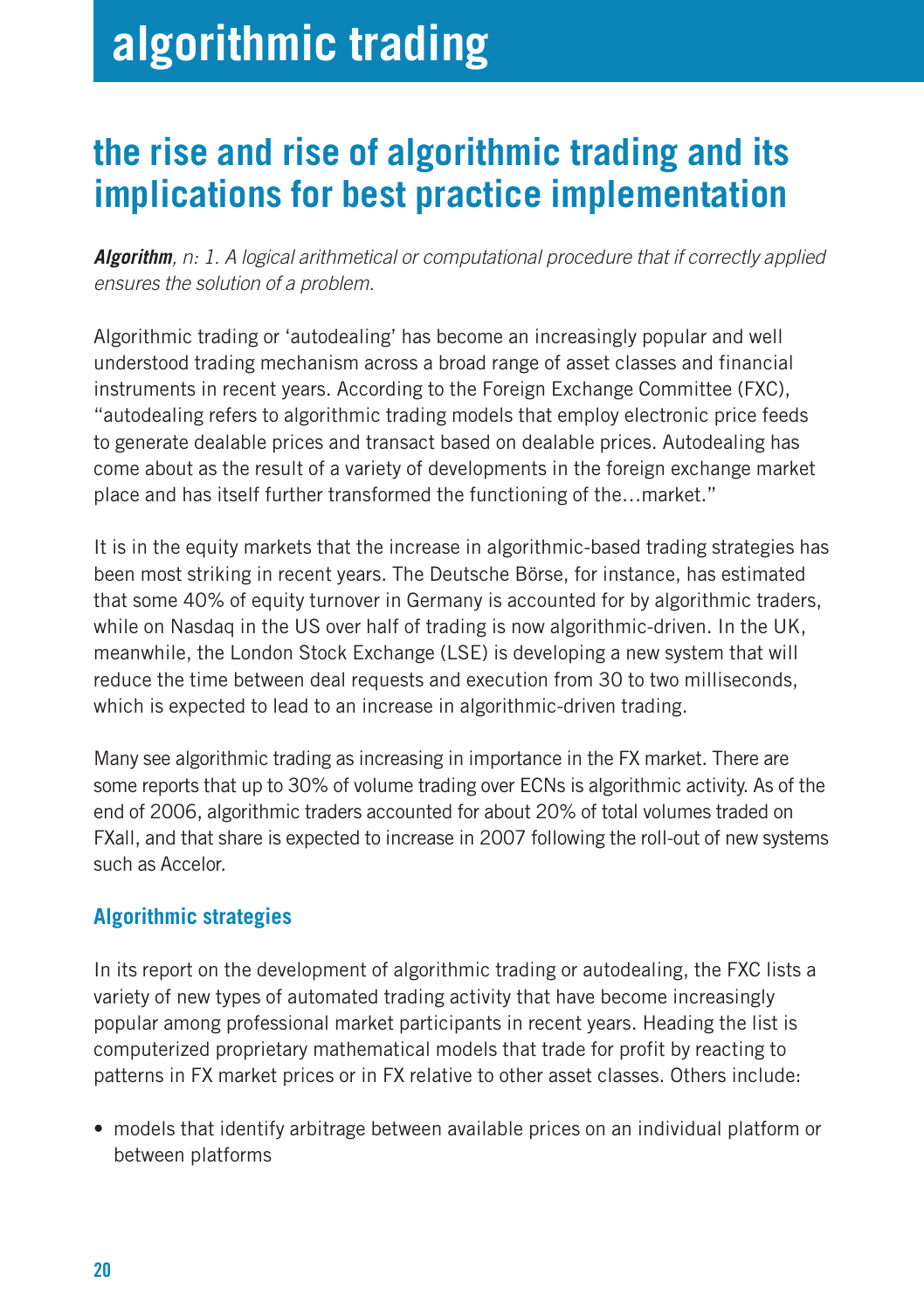- automated risk-management models that cover risk positions assumed from customers
- risk-taking models that respond quickly to events that can be monitored electronically (such as data releases) and execute orders across multiple systems
- price aggregation on trading platforms where a single commingled price is posted at any time

The consequences of the algorithmic revolution have been profound, according to the FXC. One is that algorithmic trading has accelerated processes across the entire market. "When new information is introduced to the market, the market reacts more quickly than was possible before the advent of autodealing," the FXC comments. "Autodealing market participants are interconnected via systems with minimal human intervention. This connectivity can bring temporary challenges to manual dealers trying to access liquidity in competition with computer programs, particularly in the moments following the release of new information." Additionally, says the FXC report, "prices are quoted and cancelled far more frequently in the automated environment than they were in the previous environment that permitted only manual dealing." In terms of market efficiency, meanwhile, "increased price transparency and secondary market access to additional pools of automated liquidity have reduced bid-offer spreads." While margins may have declined, this has been offset by an increase in volume which has been helped by the rise in the volume of algorithmic trading.

But the arrival and apparently inexorable expansion of algorithmic trading also poses a number of questions and challenges for the FX world. It has increased concerns over the dangers of latency (see pages 22–23), while as the FXC notes, "some market participants have expressed concerns about autodealing stratagems that appear designed to artificially influence prices. Such schemes may raise reputational issues for the market and for those who provide access to the market."

Given the growing complexity and efficiency of the trading models that are becoming increasingly influential in the FX world, how can market participants ensure that their risk management and technology systems are adequately equipped to compete in the age of the algorithm? And from the perspective of best practice, how can algorithmic traders make certain that they have access to the best liquidity that will allow them to maximize the number of trading strategies they are able to implement in a timely, cost-effective and efficient manner? At a broad market level, the FXC advises that in light of the changes brought about by algorithmic trading, "market participants should review their policies and procedures to ensure that they address the risks arising in the current market environment "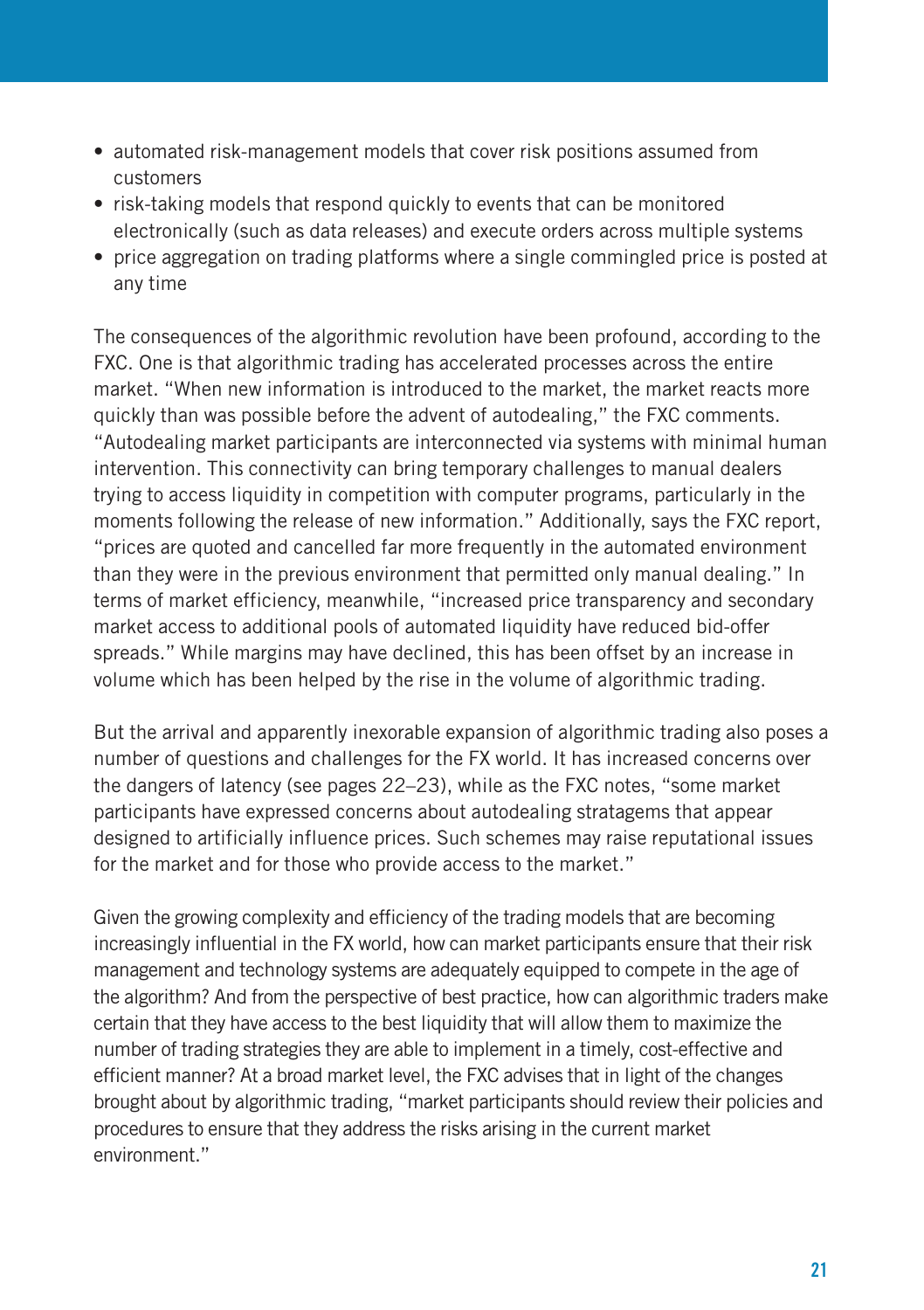### **The dangers of latency**

Latency is – or should be – a strong candidate as public enemy number one for algorithmic traders in the FX market. In simplified terms, latency is a measure of delay, and refers to the time it takes to complete any given transaction in the FX space. More specifically, latency describes the time that passes between a price quotation being made and a transaction being confirmed.

"Latency can occur within a bank's infrastructure, at a broker or ECN, within the network used to access the client, or within the client's infrastructure," warns the FXC's analysis of the impact of algorithmic trading on the FX market. "Latency may vary depending on the channel through which the bank accesses the client. Banks must be able to measure and monitor the relative latencies in their provision of pricing to clients across various channels and have adequate systems in place to manage their risks."

Latency can be a consequence of a wide range of technological shortcomings. Inadequate network performance, for example, can lead to communication latency, or the time needed to effect a communication between two network nodes. Inadequate server processing power, meanwhile, can lead to so-called application latency, or a delay arising because the reply requires a large amount of processing before it can be sent – analogous to the congestion caused by a rush-hour on everyday traffic in a busy city. A third shortcoming, inadequate computer processing power, can prompt

#### **Key considerations for algorithmic traders**

#### **• Speed of execution**

One prerequisite is to ensure that trading platforms are up to speed in a number of ways – literally. That calls for a thorough understanding of the technical architecture of the platform, and for an understanding of the absolute speed at which it functions and of the efficiency and location of its servers. As the FXC report notes, algorithmic trading has "heightened the sensitivity of market participants to the performance of their technologies and the capacity of their infrastructures."

Pivotal to algorithmic trading is the speed with which programs are automated to execute trading strategies. In a simple example, a hedge fund's trading system is programmed to monitor a particular currency pair. If the price hits a predetermined threshold, even for the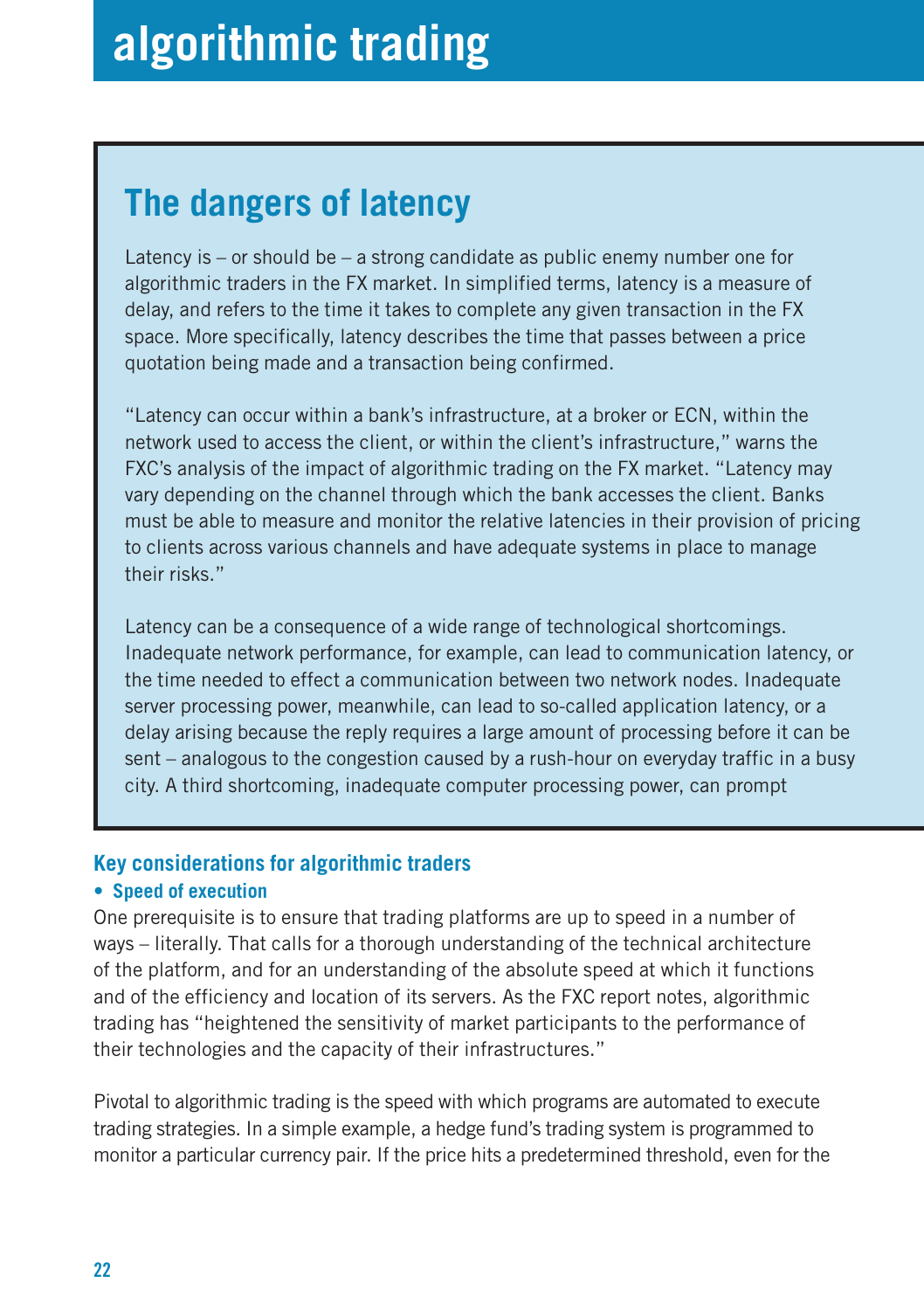memory latency, or the time needed to write or access data in memory within a computer program in order, for example, to run a credit check on a client.

Addressing the hazards of latency and accommodating the increasingly exacting demands of algorithmic traders and other players in the FX market underpinned the development of Accelor, FXall's next-generation FX ECN for all professional market participants. Accelor sets a new standard in FX trading, combining anonymous ECN functionality with advanced technical architecture and comprehensive market data to meet the needs of the most demanding professional FX traders. More specifically, Accelor supports a variety of trading styles and execution types. Its high speed matching engine has been designed to minimize latency, with orders acknowledged within 3 milliseconds and filled within 20. Orders are processed according to transparent business rules, ensuring equal access for all market participants. This is backed up by the most comprehensive market data available – including full depth of book rather than just top of the book, completed trade information and historical data – enabling users to make more informed trading decisions.

Hamish McLoughlin, global head of FX at Rabobank, spoke for a number of market participants at the launch of the new ECN, saying that "Accelor addresses a real demand in the market for an ECN that delivers extremely low latency combined with deep liquidity and comprehensive market data."

tiniest fraction of a second, a program will automatically kick in to execute a buy or a sell order, with the trading engine transmitting trade messages (generally using the FIX protocol) to one or more automated trading platforms to fill the trade requirement. That trade can then be repeated in the same or the opposite direction. This is why time in the algorithmic trader's world is measured not in seconds but in milliseconds (one millisecond is one thousandth of a second).

#### **• Platform rules**

A second important consideration for traders competing in the algorithmic age is to understand the rules associated with the platforms on which they trade, which can be loosely sub-divided into two types. The first of these are the publicly disclosed rules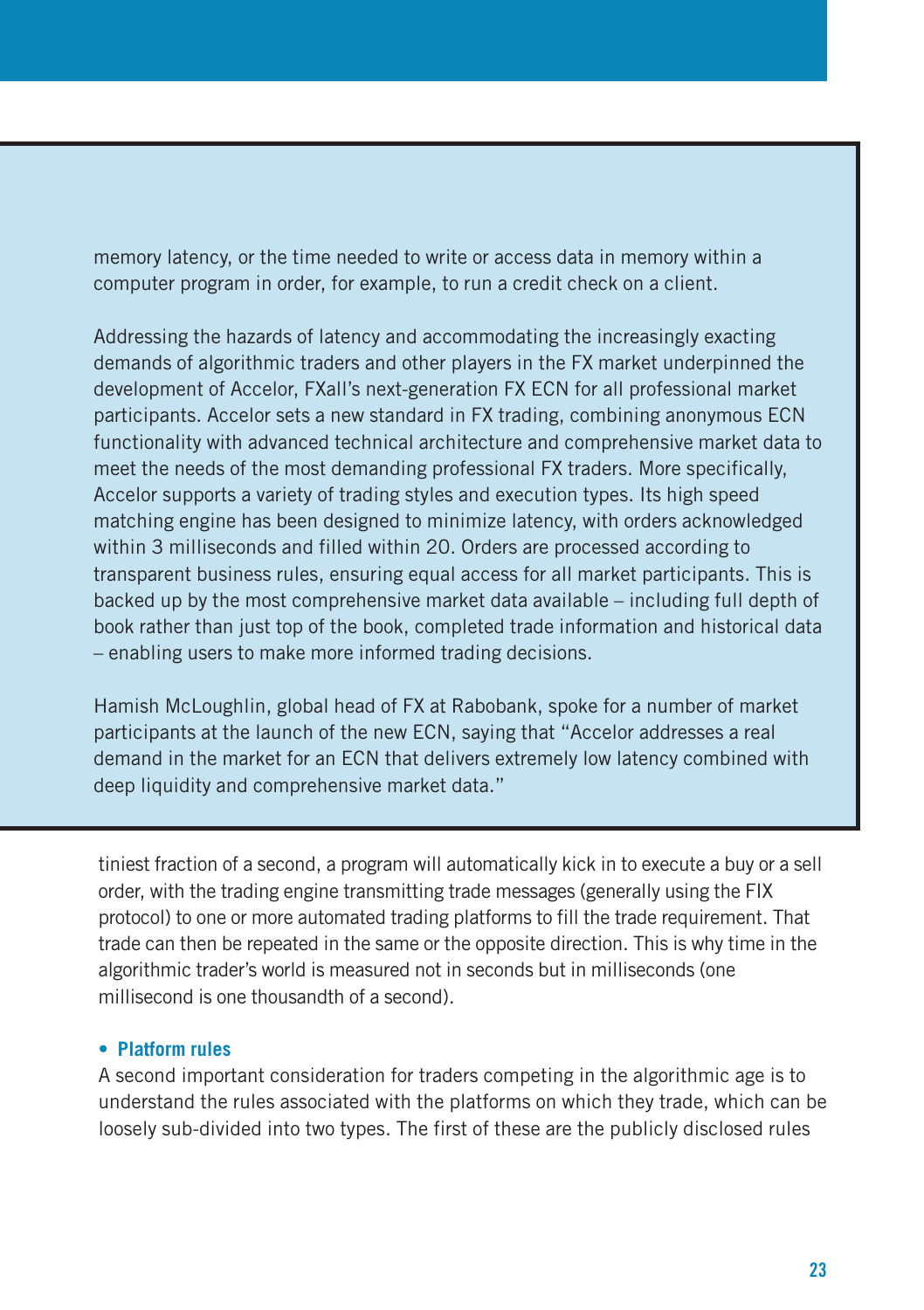## **algorithmic trading**



or protocols which can and do vary from platform to platform, meaning that it is important for market participants to study the small print before trading. An example of these would be the rules that apply in the event of a dispute, and the procedure that is observed to settle a disagreement. These rules will seldom generate difficulties for market participants as long as they are fully disclosed to all users of the platform on a transparent basis.

Far more troublesome for traders on FX platforms are rules that are not so transparent and can favour some market participants over others – for example, the prioritization of orders. Another would be the mark-ups that are applied to prices quoted by some liquidity providers but not by others. And a third would be instances in

which certain counterparties are blocked from trading from one another – without either party necessarily having been informed. Clearly, if an algorithmic trading program (or indeed any other trading program) is going to be prevented from participating as a result of any of these rules, it is essential that rather than being hidden, all these rules are clearly identified.

Neill Penney, global head of Product Strategy at FXall in London, says that the dangers associated with these hidden rules should not be underestimated. "Active trading in FX has expanded very rapidly in recent years," he says. "If you think about where we've come from, back in 2000 and 2001 the market worked in terms of buy side and sell side. This is the starting point from which ECNs for the buy side evolved and in some ECNs today there are still some instances of this old world."

It was that recognition, says Penney, that has led FXall to promote the transparency of its rule-book. "When we talked to market participants about setting up our new platform they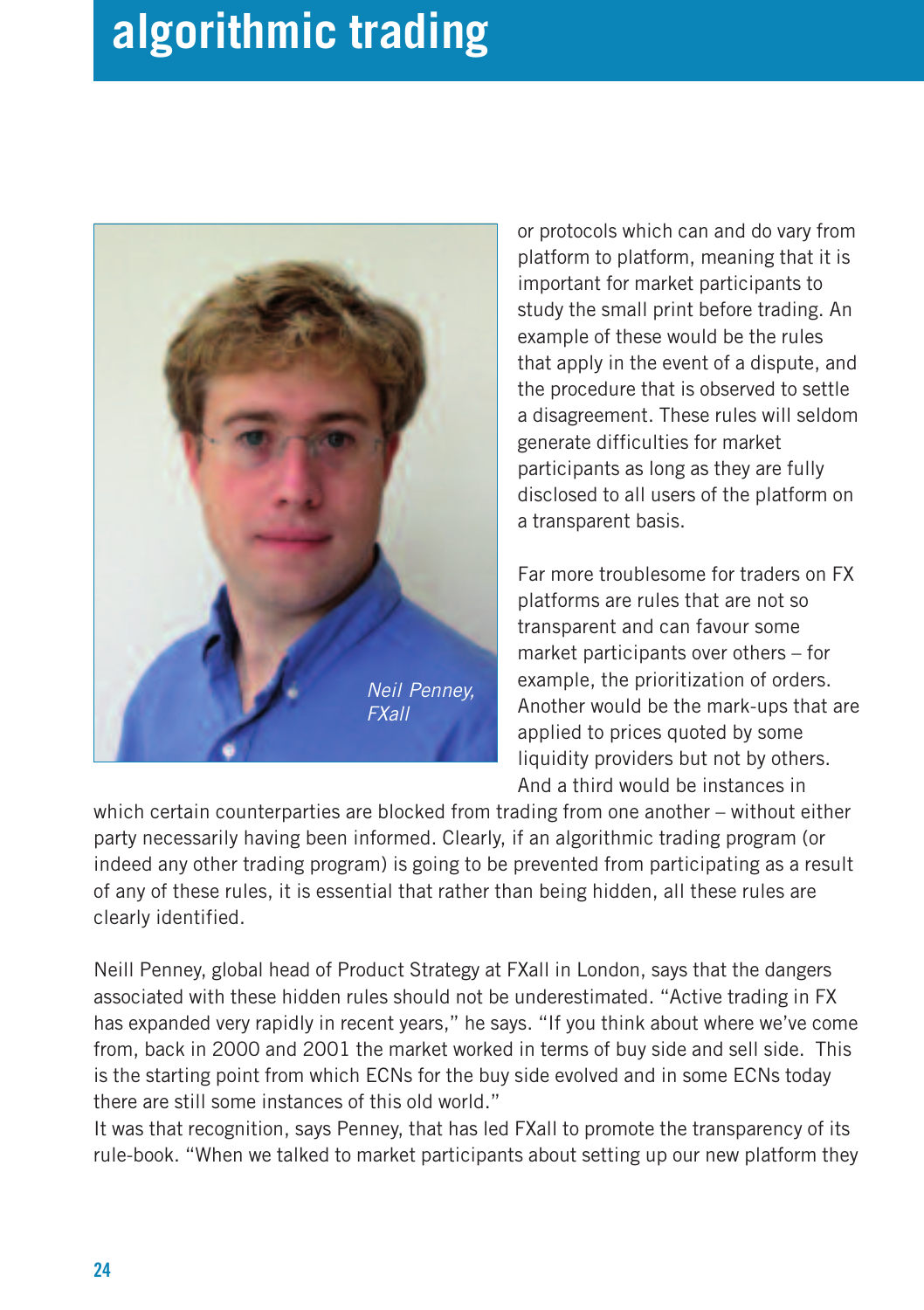emphasized that we should start afresh, and design a platform which offers a totally level playing field for all participants."

#### **• Type of liquidity**

A third key priority for market participants evaluating trading platforms is to understand the nature of the liquidity attracted by those programs. Liquidity is always an essential component for the implementation of algorithmic trading strategies, but the structure of that liquidity can also be of paramount importance. For example, if liquidity is chiefly generated by opportunistic trading strategies, it is vulnerable to extreme volatility and can dry up very rapidly in response to external events. If, conversely, a system owes its volume principally to diverse or so-called natural interest liquidity arising, say, from real money interests from regional banks or asset managers, that liquidity is likely to be deeper, more stable and more reliable.

#### **• Market data**

For algorithmic traders, it almost goes without saying that another essential requirement is a comprehensive flow of market data. That does not just mean being provided with standard top-of-

the-book information. It means being given access to the entire book in real time. "As in other asset classes, market data in FX trading is becoming as important as trading itself. Therefore its quality, speed of delivery and how often it updates are essential" says David Woolcock, senior director at FXall.

As a consequence, it is imperative that this information is provided in a complete format and updated whenever there is a change in market conditions in real time – not in accordance with a predetermined schedule. whereby data is updated, say, every 500 milliseconds.

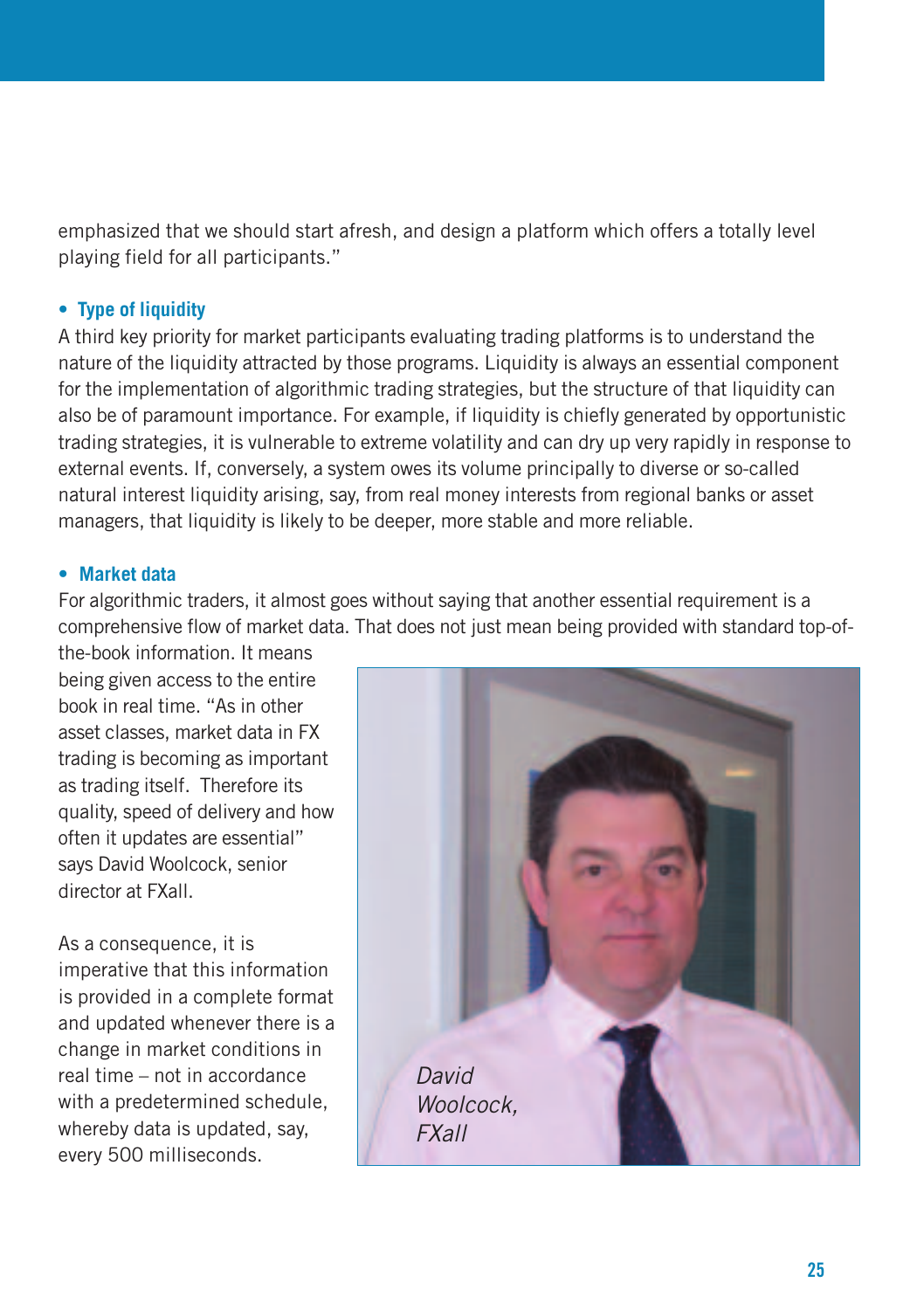## **FXall – a one-stop solution**

### **a one-stop solution for best practice across your FX operations**

FXall provides institutional clients across the foreign exchange markets with the tools they need to achieve best practice. Our services encompass the full deal lifecycle, from ensuring best execution to streamlining settlements and confirmations. The table below illustrates how FXall can help you achieve best practice across your foreign exchange operations.

| <b>Best practice requirement</b>                                                                              | <b>FXall solution</b>                                                                                                                                                                                                                                                                                                                     |  |
|---------------------------------------------------------------------------------------------------------------|-------------------------------------------------------------------------------------------------------------------------------------------------------------------------------------------------------------------------------------------------------------------------------------------------------------------------------------------|--|
| <b>Trading</b>                                                                                                |                                                                                                                                                                                                                                                                                                                                           |  |
| Ability to source the best available<br>price is a key factor in achieving best<br>execution.                 | FXall delivers deep liquidity from more than<br>60 market sources, making it easy to access a<br>competitive price regardless of trade size or<br>market conditions.                                                                                                                                                                      |  |
| Internal netting of trade requirements<br>can help firms save money and avoid<br>paying the bid/offer spread. | QuickOMS, FXall's advanced portfolio trading<br>tool, can be adapted to create tailor-made<br>internal dealing solutions that match the<br>workflow requirements of any customer – for<br>example, an equity dealer entering an order<br>with an internal FX trading desk, or a regional<br>treasury requesting a price from head office. |  |
| <b>Post-trade</b>                                                                                             |                                                                                                                                                                                                                                                                                                                                           |  |
| Timely, automated confirmations<br>speed up trade processing and reduce<br>operational risk.                  | Settlement Center, FXall's post-trade<br>processing platform, automates the exchange<br>of confirmation messages between<br>counterparties, reducing processing times and<br>operational risk.                                                                                                                                            |  |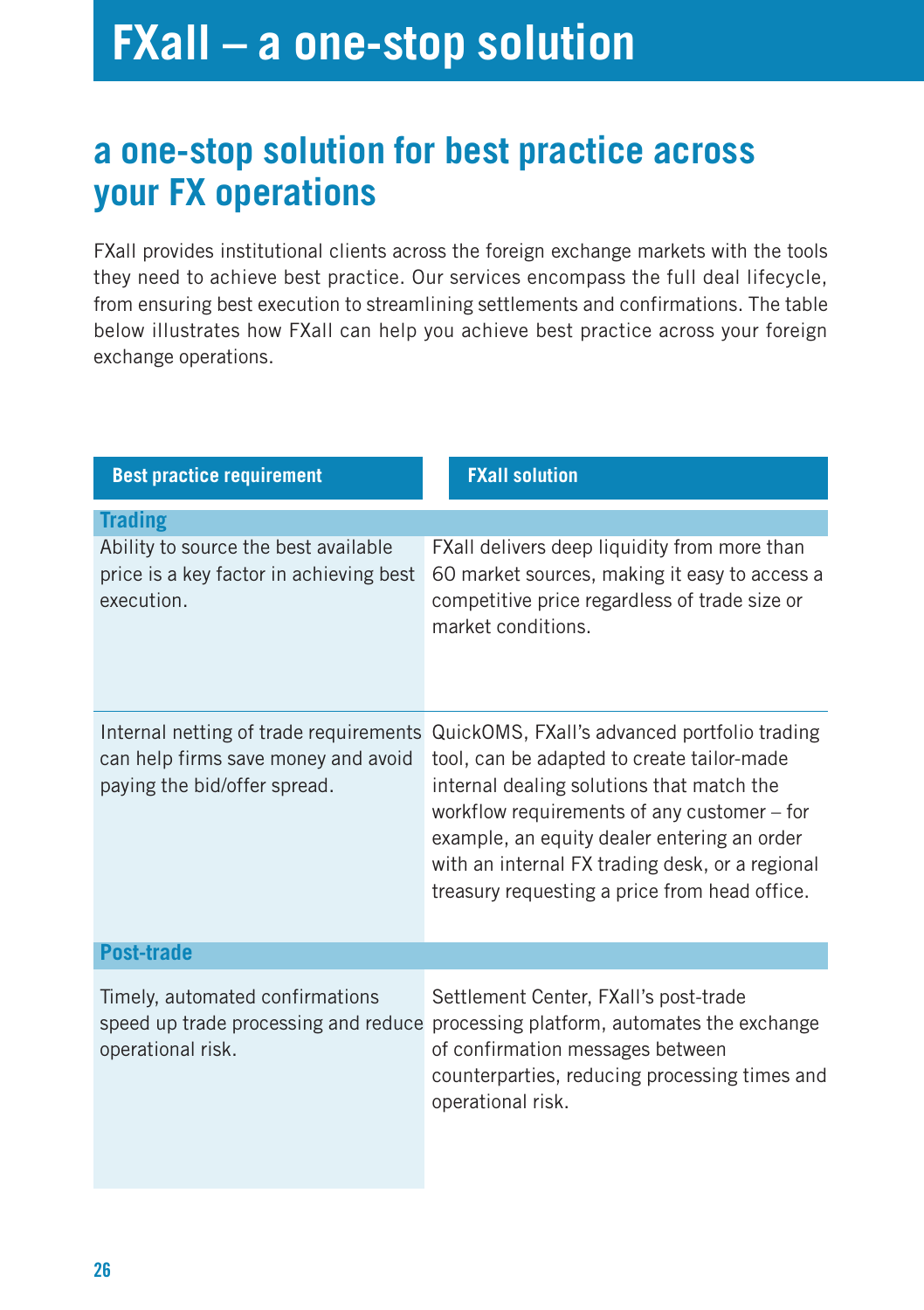| <b>Best practice requirement</b>                                                                                                                                                                                                 | <b>FXall solution</b>                                                                                                                                                                                                                                                          |
|----------------------------------------------------------------------------------------------------------------------------------------------------------------------------------------------------------------------------------|--------------------------------------------------------------------------------------------------------------------------------------------------------------------------------------------------------------------------------------------------------------------------------|
| Timely settlement instructions, ideally<br>using an embedded SSI database,<br>facilitate prompt settlement and<br>enhance STP.                                                                                                   | Settlement Center includes a<br>comprehensive and accurate SSI database.<br>The appropriate instructions from the<br>database are automatically attached to<br>each outgoing payment message.                                                                                  |
| Timely exchange of prime brokerage<br>messages via electronic links makes<br>the give-up process faster and more<br>efficient.                                                                                                   | Settlement Center's prime brokerage<br>package leverages FXall's network of more<br>than 60 banks and prime brokers to<br>automate give-up messages on all FX<br>transactions.                                                                                                 |
| Real-time STP between the client's in-<br>house system and trading platform<br>enables trade details to be uploaded<br>and downloaded automatically,<br>reducing risk, eliminating manual re-<br>keying and boosting efficiency. | QuickConnect, FXall's STP solution,<br>automates workflow between FXall and in-<br>house systems, including seamless upload<br>and download of trade details. FXall can<br>integrate to any treasury or portfolio<br>management system, whether proprietary<br>or third-party. |
| Settlement via CLS - settlement via<br>CLS can make a valuable contribution<br>to risk management.                                                                                                                               | Through Settlement Center, FXall enables<br>you to send automated real-time<br>notifications to your CLS settlement<br>members and participants.                                                                                                                               |
| <b>Trade auditing and analysis</b>                                                                                                                                                                                               |                                                                                                                                                                                                                                                                                |
| Full electronic trade audit trails make<br>it easier to track best execution.                                                                                                                                                    | FXall generates complete electronic audit<br>trails for every trade, facilitating<br>compliance with regulations such as<br>Sarbanes Oxley, MiFID etc, and making it<br>easier to prove best execution.                                                                        |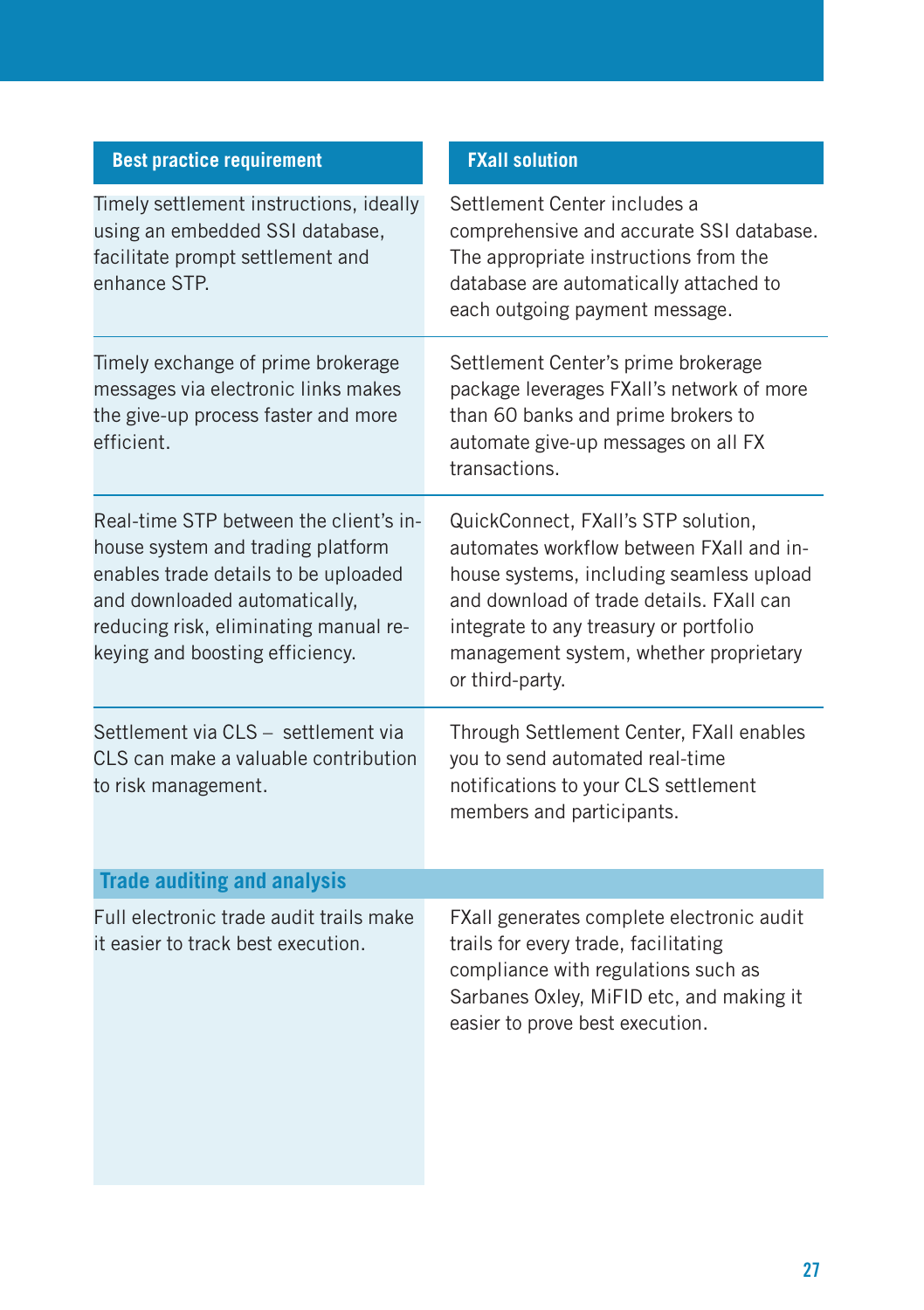# **FXall – a one-stop solution**

| <b>Best practice requirement</b>                                                                                                                                                                                                                                                                                                                                 | <b>FXall solution</b>                                                                                                                                                                                                                                                                                                                                                                                                                                                                                                                     |
|------------------------------------------------------------------------------------------------------------------------------------------------------------------------------------------------------------------------------------------------------------------------------------------------------------------------------------------------------------------|-------------------------------------------------------------------------------------------------------------------------------------------------------------------------------------------------------------------------------------------------------------------------------------------------------------------------------------------------------------------------------------------------------------------------------------------------------------------------------------------------------------------------------------------|
| Comprehensive post-trade analysis is<br>an essential part of tracking execution<br>quality and documenting best<br>execution for clients.                                                                                                                                                                                                                        | Market Insight, FXall's research and market<br>data portal, includes comprehensive reporting<br>functionality to prove best execution.<br>Customers can benchmark the price achieved<br>against other rates available in the market for<br>their trade size at the time the deal was<br>executed, or track counterparty performance<br>over time to monitor which providers are<br>delivering best execution.                                                                                                                             |
| <b>Internal controls</b>                                                                                                                                                                                                                                                                                                                                         |                                                                                                                                                                                                                                                                                                                                                                                                                                                                                                                                           |
| Separation of duties - companies are<br>increasingly tightening internal<br>controls by implementing maker-<br>checker rules, so that the person who<br>builds the trade requires another to<br>approve and/or execute it.                                                                                                                                       | FXall offers full support for role-based<br>permissioning at every stage of the trade<br>lifecycle. QuickOMS enables users to achieve<br>the most stringent levels of internal control by<br>splitting the trading function into three<br>separate roles - order builder, order approver,<br>and order executor. We also use unique user IDs<br>to enforce segregation of duties between front<br>and back office. Each ID may be enabled only<br>for FXall Trading or Settlement Center, so one<br>person cannot perform both functions. |
| Control testing - Current legislation<br>including Sarbanes Oxley, MiFID etc,<br>means that market participants now<br>need to document and test controls<br>regularly.                                                                                                                                                                                          | As well as documenting our internal controls,<br>we also make it easier for you to document<br>yours. FXall transforms a series of manual steps<br>into a single, seamless process, making it easier<br>to test and monitor key control points.                                                                                                                                                                                                                                                                                           |
| Choosing a vendor with an SAS-70<br>report gives you confidence that you<br>are in safe hands and helps with more<br>favourable treatment from auditors.<br>The SEC has stated that a SAS-70<br>report is an acceptable method of<br>documenting your external controls -<br>so you don't need to undertake a<br>separate audit of the provider<br>organization. | <b>FXall has received an American Institute of</b><br>Certified Public Accountant's SAS-70 report, an<br>in-depth audit of our controls. We are also<br>regulated by the FSA.                                                                                                                                                                                                                                                                                                                                                             |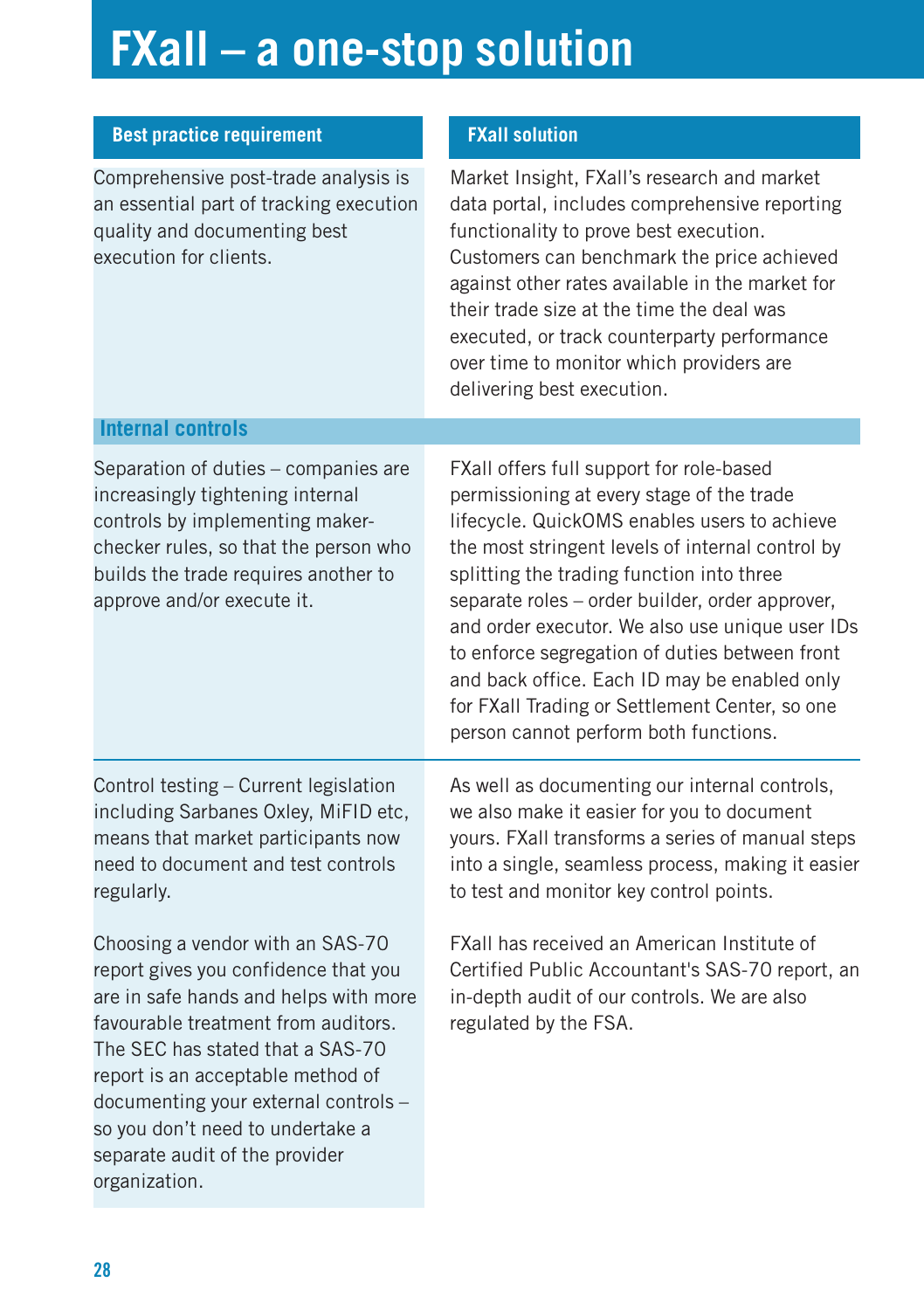## **FXall – a trusted partner**

Industry bodies like the FXC and Bank of England's Joint Standing Committee make it clear that electronic trading and post-trade tools are key to achieving best practice. Therefore, selecting the right trading platform is essential. At FXall, we are committed to maintaining the highest standards of best practice, combined with the deep liquidity and comprehensive service our customers have come to expect.

| What makes a trusted trading<br>platform?                                                                                                                                        | <b>FXall delivers</b>                                                                                                                                                                     |
|----------------------------------------------------------------------------------------------------------------------------------------------------------------------------------|-------------------------------------------------------------------------------------------------------------------------------------------------------------------------------------------|
| Consistently deep liquidity and<br>competitive pricing - according to<br>Greenwich, tight prices are the<br>number one reason clients choose or<br>stay with a trading platform. | Deep liquidity from more than 60 market<br>sources ensures consistently competitive<br>pricing.                                                                                           |
| Speed of quoting - identified by<br>Greenwich as the second most<br>important criterion.                                                                                         | Fast pricing and sub-second transaction times<br>through high-speed API and FIX connections.                                                                                              |
| Straight-through processing - the<br>third most important factor, according<br>to Greenwich Associates.                                                                          | Seamless integration between your systems and<br>FXall, and between FXall Trading and<br>Settlement Center, delivers straight-through<br>processing for the entire transaction lifecycle. |
| Comprehensive service - it is<br>important to select a platform that<br>meets all your trading, workflow and<br>post-trade requirements.                                         | The most extensive range of trading, workflow<br>and post-trade tools, meeting the requirements<br>of asset managers, banks, broker-dealers,<br>corporations, hedge funds and CTAs.       |
| Control and compliance features -<br>look for a platform that makes it easier<br>for you to achieve best practice.                                                               | An unparalleled range of tools to help clients<br>enhance internal controls, including support for<br>maker-checker rules.                                                                |
| Rigorous internal controls - ideally<br>verified by an independent auditor.                                                                                                      | The highest standards of internal control -<br>FXall is regulated by the FSA and has received<br>an SAS-70 report which provides a rigorous<br>independent assessment of our controls.    |
| Robust business continuity plan -<br>Greenwich Associates has found<br>clients look for stable technology and<br>disaster recovery planning when<br>choosing a platform.         | Duplicate data centers in secure locations can<br>be managed remotely to ensure continuity of<br>business in all situations.                                                              |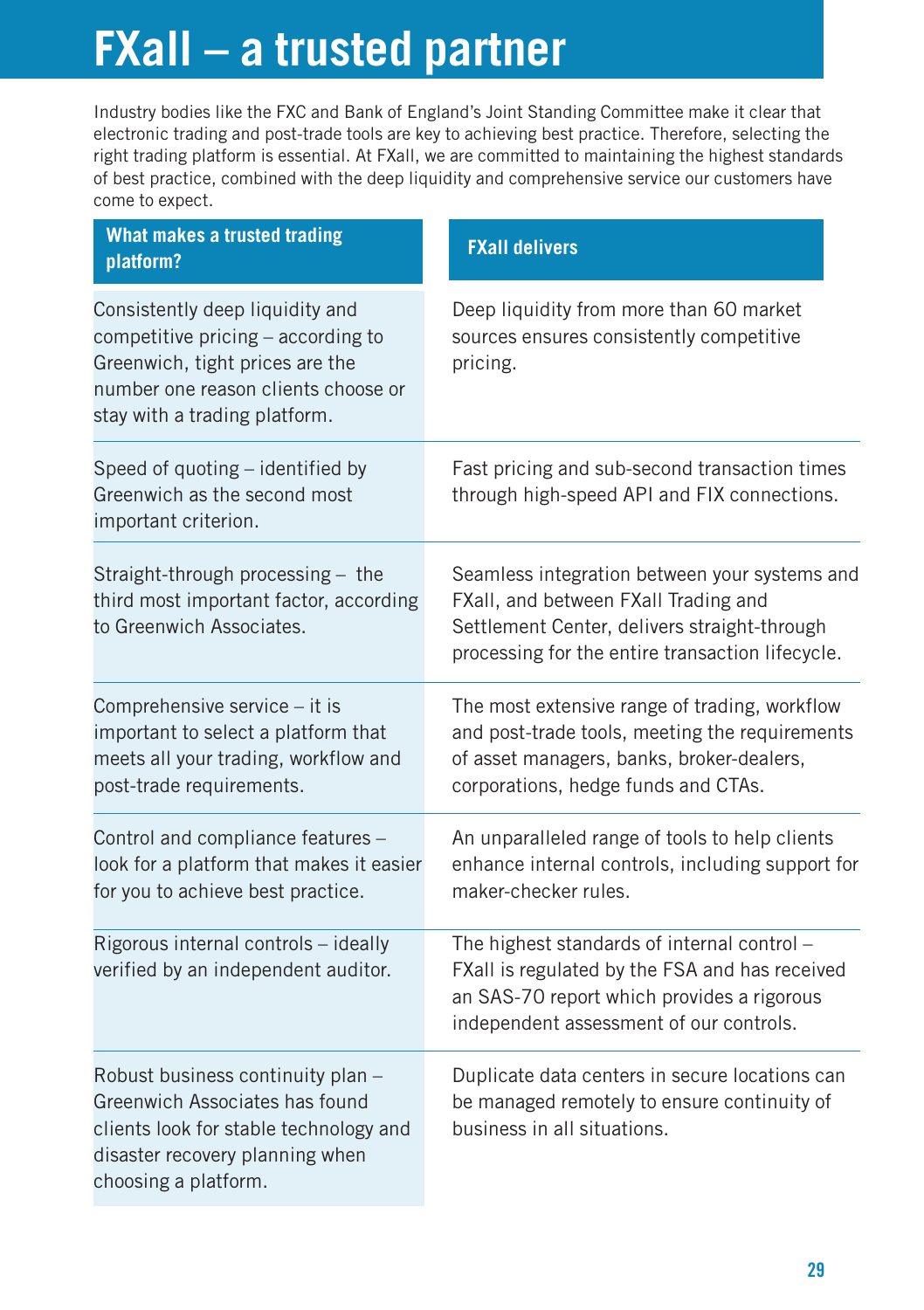## **Barclays Capital**

Barclays Capital provides FX execution and risk management services for the clients of the Barclays Group around the globe. Our principal product components are spot, forwards (out to two years), vanilla and exotic options. Our execution capacity is enhanced by the delivery of an award-winning e-commerce platform, BARX.

We service our clients through the London, New York, and Tokyo time-zone hubs, with regional sales teams located in Paris, Frankfurt, Dubai, and Singapore.

ASIA Gyan Newman +65 6308 3285 Gyan.Newman@barcap.com

EUROPE Vince O'Sullivan +44 2077739508 vincent.osullivan@barcap.com

NA Jennifer Mihocko-Tierney +1 212 412 5063 Jennifer.Mihocko-Tierney@barcap.com

## **ECR**

For 30 years the independent ECR analysts and economists have focused on mid term interest rates and currency developments in the G-10 economies, providing a clear insight into how the global economies and markets interrelate and affect each other. More than 3,500 professionals of reputable companies and financial institutions throughout the world read the ECR reports and appreciate the unbiased and thought-provoking comments.

Arian Ververs, managing director a.ververs@incc.nl

Jos van Dillen, sales manager j.vandillen@incc.nl

| Phone:   | +31 30 2328000      |
|----------|---------------------|
| Fax:     | +31 30 2381200      |
| Website: | www.ecrresearch.com |

ECR/Domark Services B.V. Lange Viestraat 333 3511 BK Utrecht. The Netherlands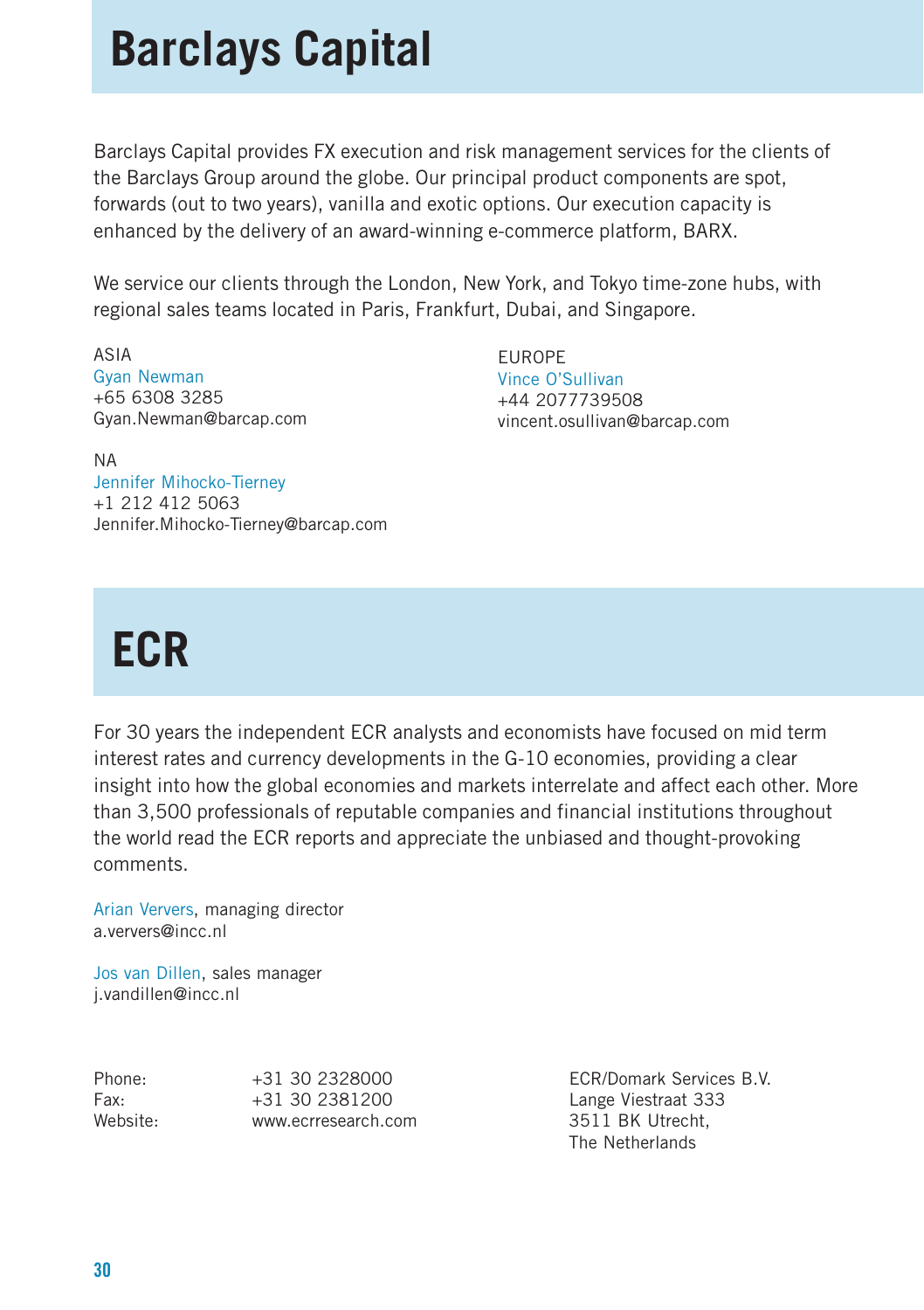## **EUROBASE**

Eurobase Banking Solutions provides world class e-trading software to financial institutions. The Siena e-Trading Solution delivers a market leading, near zero latency, browser-based e-trading execution platform. Siena also provides an out-of-the-box connectivity application to give banks access to multiple ECNs, including FXall. With Siena e-Trading Solutions you will deliver the right price, at the right time. Every time.

#### **www.eurobase-international.com**

LONDON Phone: +44 870 241 5681 Email: sales@eurobase-international.com

Bonnie Banerjee

Director, Banking Solutions Phone: +44 7970 014 629 Email: bonnie.banerjee@eurobase-international.com David Mallinder, head of business development Phone: +44 7736 795 606 E-mail: david.mallinder@eurobase-international.com

Carl Martin, group technical director Phone: +44 7740 443 959 E-mail: carl.martin@eurobase-international.com

## **Société Générale**

At Société Générale Corporate & Investment Banking, success is achieved by offering our clients a recognized pricer, tailor-made solutions, excellent service and highly competitive market prices. Our strong performance using the most advanced technology has made us one of the fastest and reliable players in e-trading.

Americas Soren Haagensen Director Foreign exchange Phone: +1 212 278 6968 soren.haagensen@sgcib.com

Europe Reine Dossou Head of e-business Europe Phone: +33 1 42 13 86 00 Email: reine.dossou@sgcib.com Asia Martin Thurgarland

Managing director Foreign exchange Australia Phone: +61 2 9210 8241 Email: martingeorge.thurgarland@sgcib.com